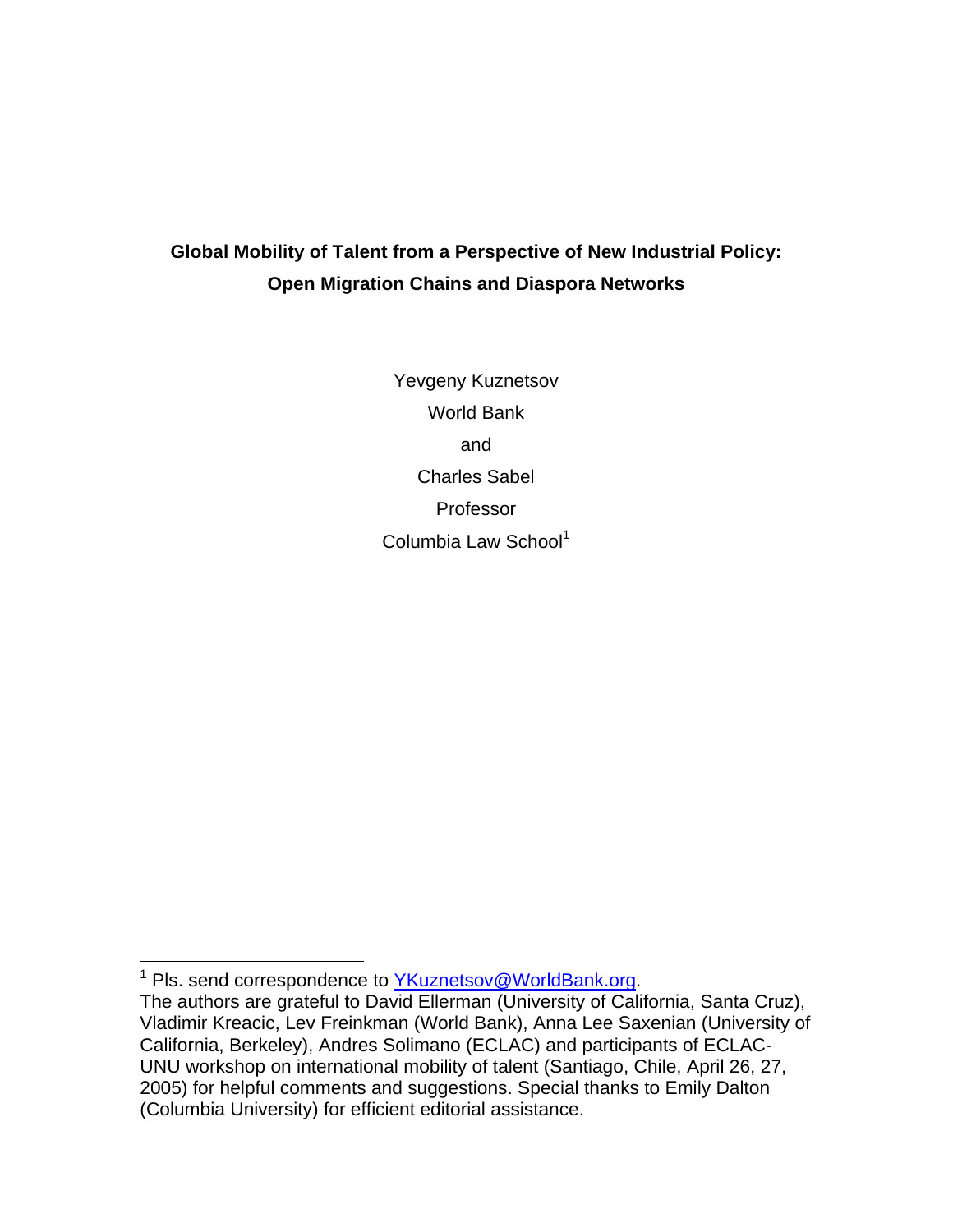### **1. Introduction: Global Migration of Talent as an Opportunity**

All the very valid concern about brain drain from developing countries notwithstanding, the paper argues for and demonstrates the possibility of win-win positive dynamics benefiting both sending countries and migrants themselves. Such a virtuous cycle is illustrated by India and greater China, where it is more relevant to talk about 'brain circulation' and 'brain exchange' rather than habitual 'brain drain' (see A. L. Saxenian in this volume). But even in cases of low-skilled migration, such as migration from Mexico, one can find evidence of mutually beneficial gains. Yet the 'win-win' dynamics we argue for is not automatic. It is a gradual step-by-step process which requires ingenuity and creativity to trigger. To stress the possibility of such virtuous dynamics, we introduce two key notions: open migration chains and Diaspora networks. Open migration chains are sequences of educational or job opportunities which allows a migrant to move to progressively complex educational and job tasks necessary to work in the global environment. Diaspora networks (or expatriate networks) are the locus of concerted action by expatriates to promote their collective interests or to help them engage in their home countries. The notion of Diaspora networks is not to be confused with a familiar notion of Diasporas – a totality of individuals living abroad (as illustrated by Jewish Diaspora or Armenian Diaspora). Diasporas are composed of a surprising variety of Diaspora networks, some of them constructive and useful from the perspective of virtuous cycle we discuss here, but some are not necessarily so (if for instance a central concern of certain Diaspora members is political and defensive, thereby dividing and alienating rather than bringing together the members for a shared agenda of change). By focusing on Diaspora networks (micro-level phenomenon) rather than Diasporas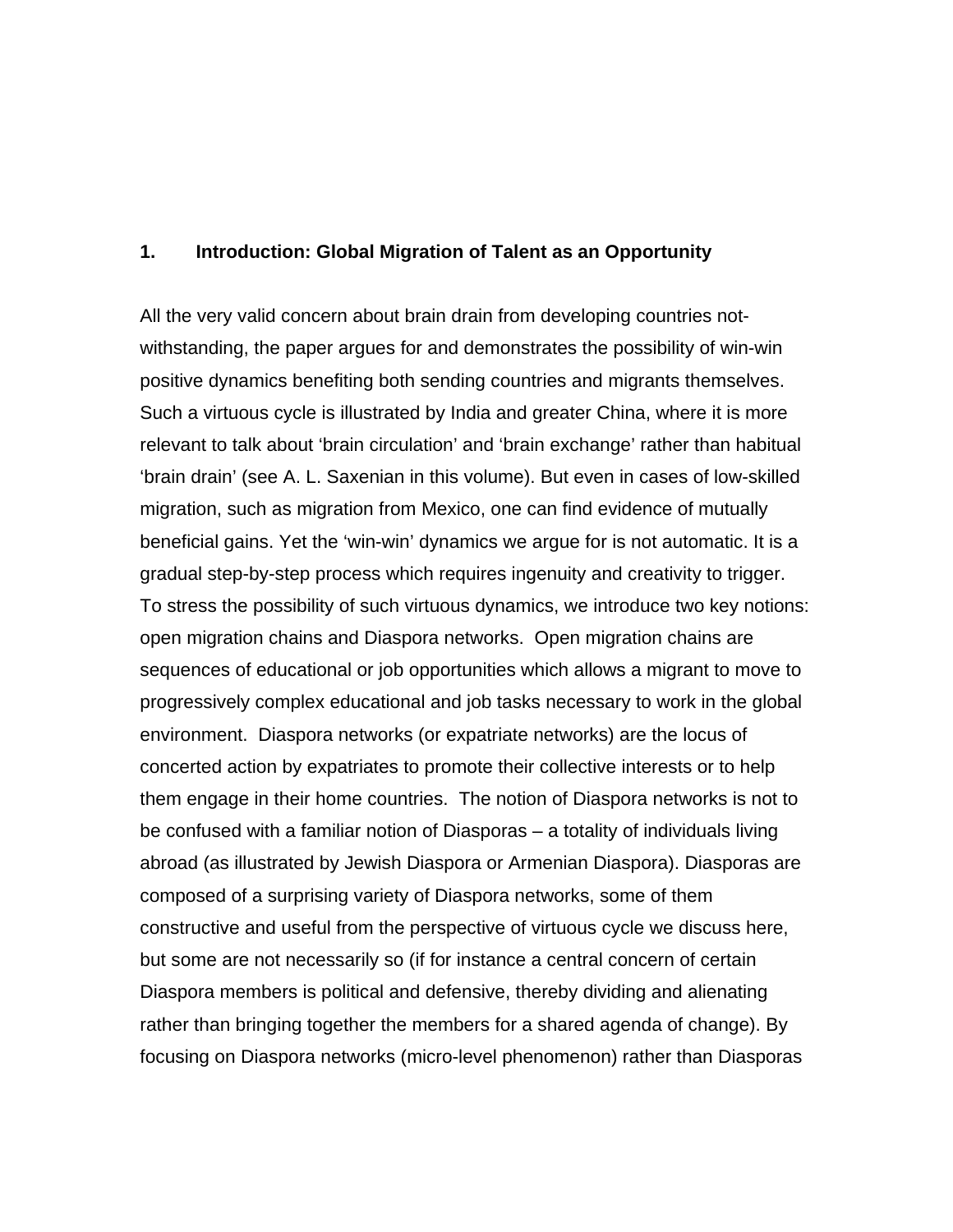(macro-level phenomenon), we stress this heterogeneity and spontaneity of action.

To understand open migration chains and Diaspora networks, we put it into the context of the profound change in the organization of firms and value chains. In the last quarter century the textbook firm has gone from centralized and closed to decentralized or networked and open. At bottom this transformation reflects a profound and general innovation in the way we address cooperative problem solving. It was axiomatic for the 19<sup>th</sup> and much of the  $20<sup>th</sup>$  century that problems beyond the reach of our individually limited capacities could only be solved by decomposing them, according to a master plan, into narrow, easily learned tasks, and then combining the results into the desired output. Today, in contrast, we increasingly solve such problems by looking for others who are already solving (part of) the problem we are facing. The central organizational challenge is accordingly not the management of the hierarchy that decomposes tasks and assembles outputs, but rather constructing the **search networks that allow us to find and collaborate with those who are already learning what we need to know**. This shift from hierarchy to search network has profound effects on global supply chains, and therefore on strategies of economic development—new industrial strategies—in general, and on the role of high and low skill diaspora networks in particular.

Section 2 indicates how a shift in the mobility possibilities of immigrants/migrants leads to a transformative fusion of traditional migration chains (in which the success of one villager in a low-skill job abroad attracts first one neighbor or cousin, then the next) and internal job ladders (where high skill employers work and learn from one task to a hierarchically more demanding one within a closed corporation) into open migration chains: the pattern, characteristic of high-skill diasporas, where migration chains (including flows back and forth between host and sending countries) grow up where early migrants discover the possibility of acquiring at school and work the skills needed to participate at higher and higher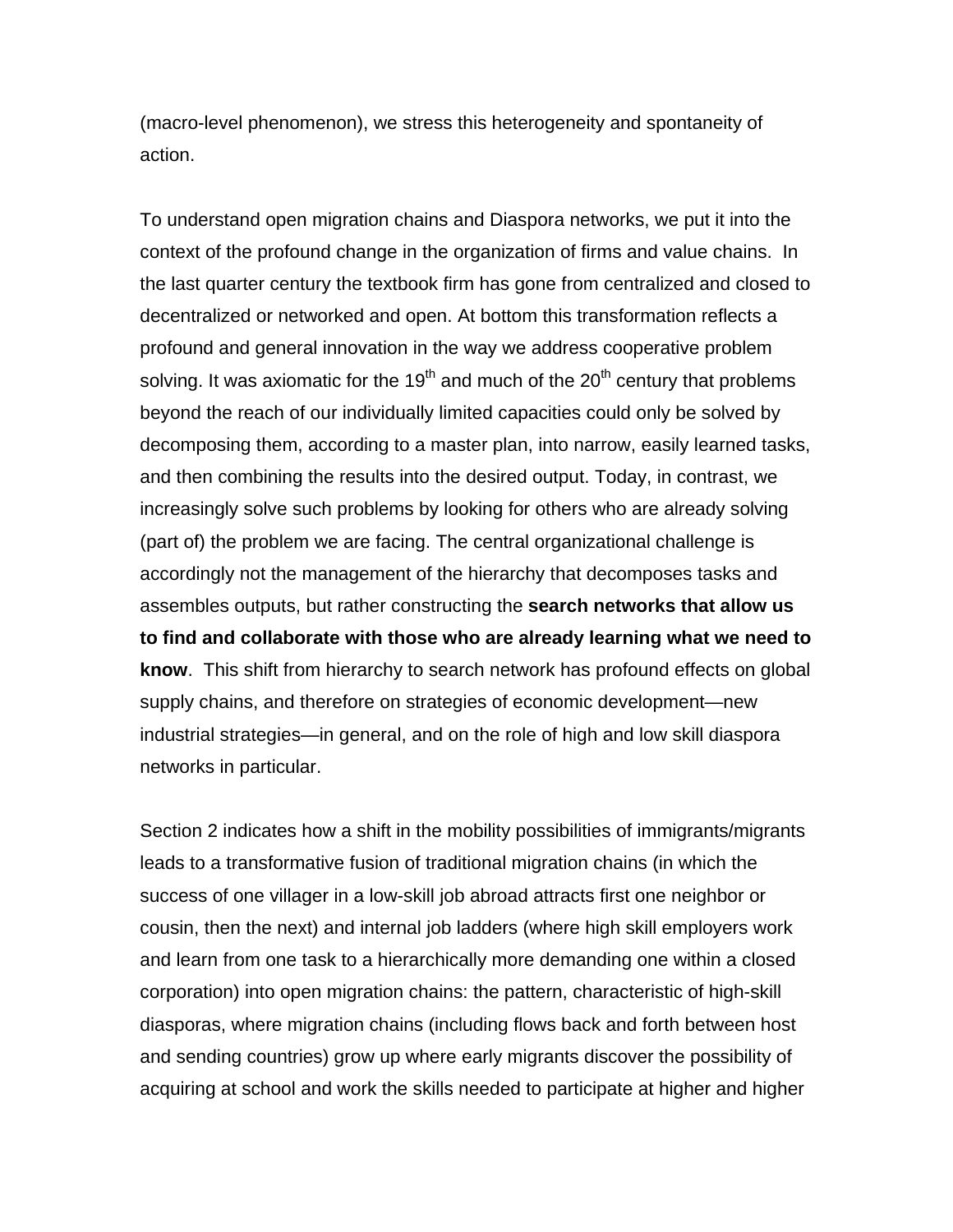levels in many, loosely linked firms in some sector of the decentralizing world economy. Section 3 highlights a new role of Diasporas as search networks – as bridges between capabilities at home and opportunities abroad. Section 4 summarizes tentative lessons on how to organize deliberate action to institutionalize a variety of existing Diaspora networks into search networks. More analytical sections 5 and 6 put the strands together by examining the global context of profound restructuring of value chains. Section 5 presents a compressed account of the innovative institutional mechanisms that undergird the new forms of collaboration and shows how these mechanisms explain transformations in supply chains that elude other interpretations. Section 6 outlines respective policy implications which we call, provisionally and tentatively, new industrial policy. Interventions to promote open migration chains and Diaspora networks is one example of such 'new industrial policy'. Section 7 provides conclusions.

We do not pretend to give a full theoretical account of the changes under consideration, and still less to weigh all the evidence for and against the conclusions we draw. Our purpose rather is to present a unified account of developments normally treated as distinct policy domains, and thereby to call attention to connections among current problems and possible responses to them that may be of interest to practitioners leery of both partial, potentially incompatible solutions and disjointed theoretical discussions that reinforce traditional distinctions rather than helping to overcome them.

#### **2. From Job Ladders to Open Migration Chains**

Much of labor market theory of the late  $20<sup>th</sup>$  century was focused on industrial jobs. Within that broad domain, it was common, perhaps standard, to treat migration between countries as concerning low-skilled workers, and to treat skill acquisition as occurring through learning on the job within the large,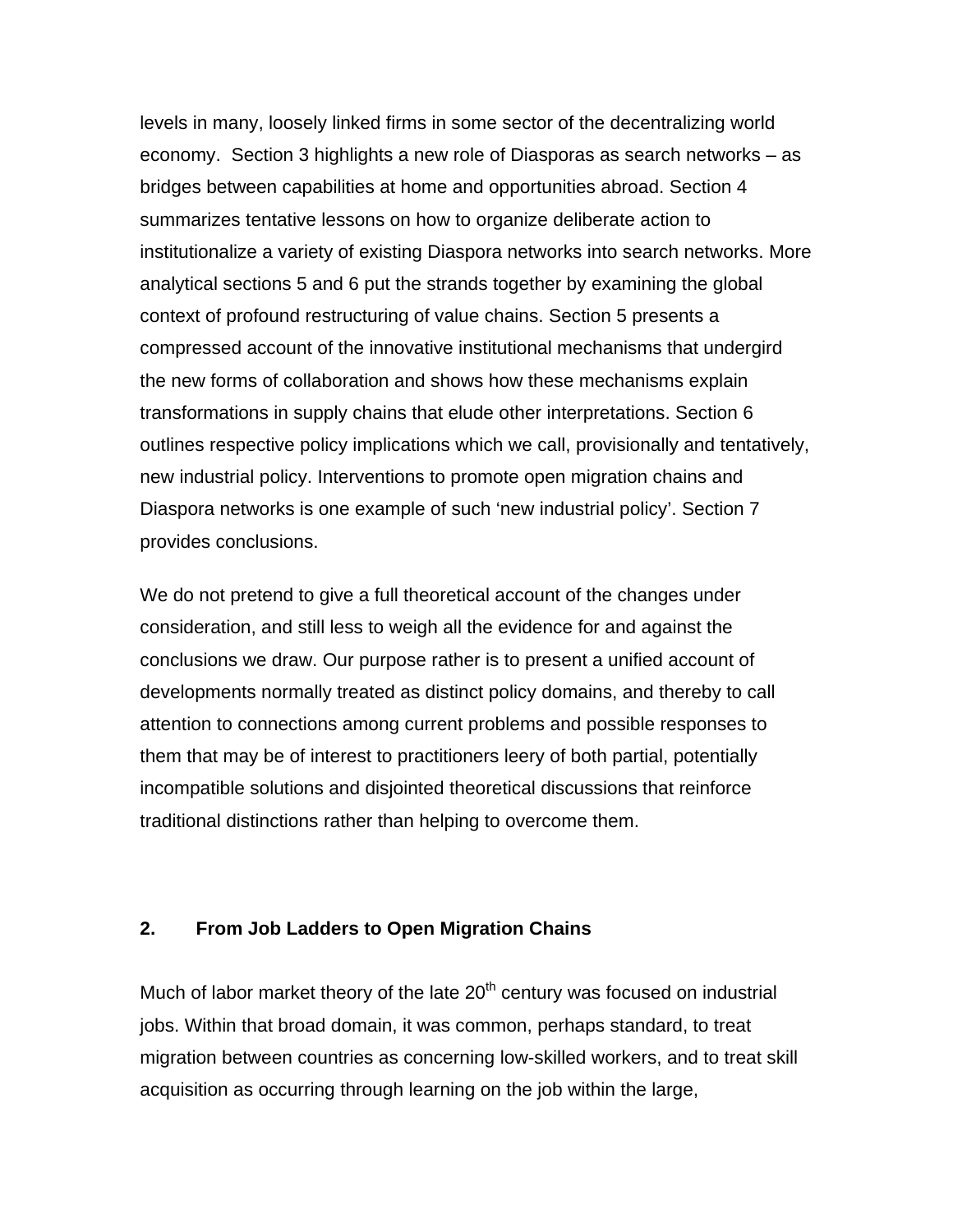hierarchically organized corporation described above. Given the organization of production in those firms, moreover, most learning was plant or firm specific: It followed from the decomposition of large projects, such as design and production of a car, into small, linked tasks, that the *machines* needed for any step would be highly specialized and tightly matched in its specifications to the machine that produced its input and the machine that used its output. Machines designed to be used only with other machines in such a sequence are called asset specific they have no value for any other use. By the same logic, the *skills* needed to operate each machine consisted in the largely tacit knowledge of the peculiarities of that machine in relation to upstream and downstream operations. (The knowledge was almost sure to be largely tacit, because the machines, in relation to their neighbors, were effectively unique, and formalization, at least in the then current view, was the statement of the general features of some process or situation.) Workers with little or no formal education learned these skills by progressing from machine to machine, and absorbing from more experienced colleagues, not from books, the highly specialized knowledge they needed. These job sequences were called job ladders. It was a sign of the importance of tacit knowledge in these job ladders and the economy as a whole that returns to formal education were low—for many workers in the US, for instance, there was little penalty, in lifetime earnings, for quitting high school or skipping college because the skills needed for responsible, high paying jobs could be acquired in many cases by an industrial "apprenticeship" in a particular factory or firm.

It was a further feature of this world that migration and skill acquisition were distinct phenomena. Migrants were presumed, correctly, to be seeking higher incomes, and vastly increased possibilities for savings, but not new skills, when they went abroad. Their goal was to remit as much as possible to their families at home while working in the receiving country, and to return as soon as possible, and with as much wealth as possible, to their home countries. They were not interested in investing in skill acquisition as they were not planning to stay abroad long enough to reap the returns in their investment. However unattractive, low-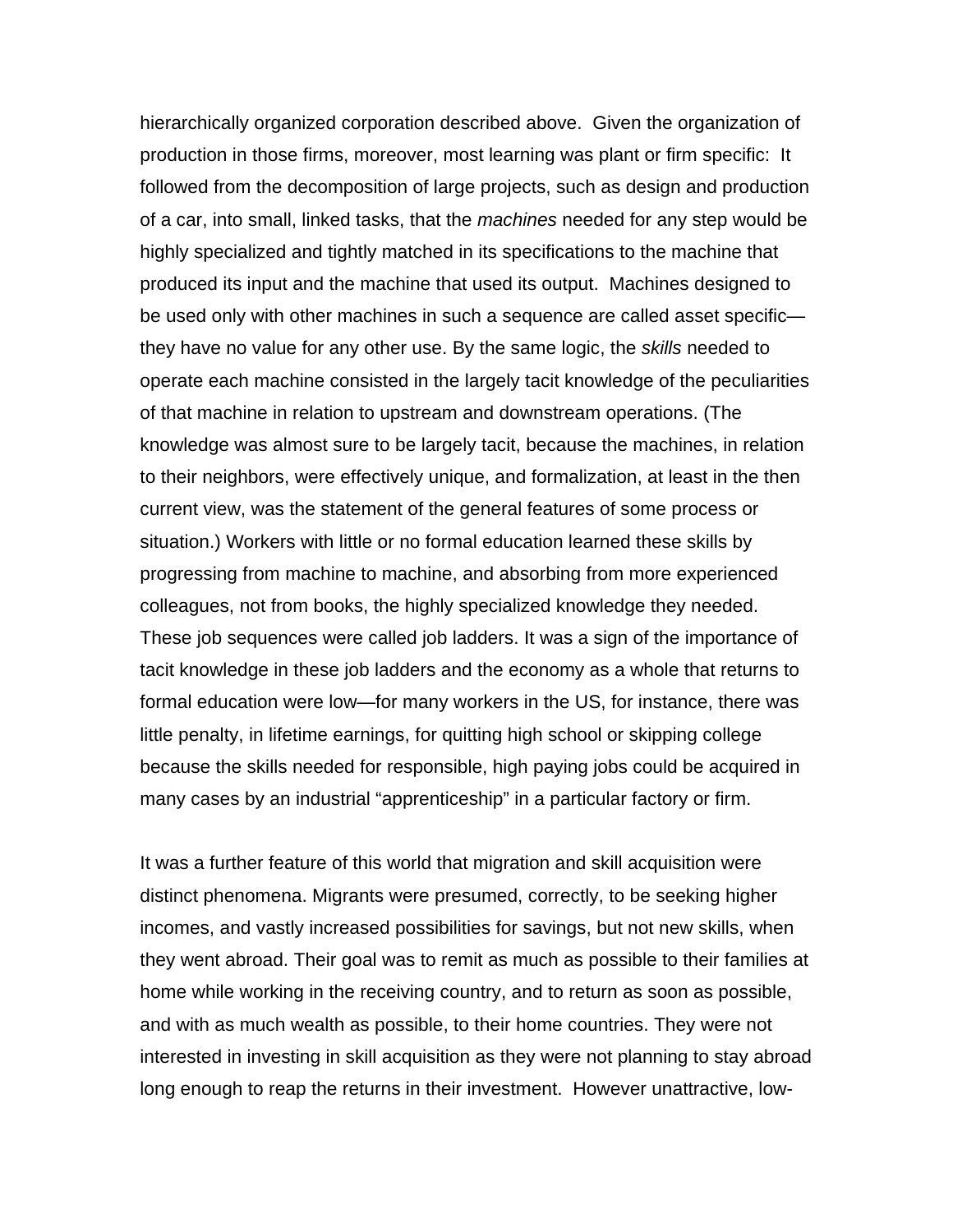skill jobs were acceptable because they paid wages that were extraordinary high by home country standards. Given these goals, they lived in effect in a no-man's land between their home and their (temporary) destination. Often they in fact circulated back and forth, as economic and family circumstances dictated. They were, in a famous phrase, birds of passage. The guest workers brought to Western European factories in the 1960s and 70s fit this pattern perfectly, but they had many forebearers from the late  $19<sup>th</sup>$  century on.

A central problem for these birds of passage was, and remains, the identification of plentiful, geographically concentrated supplies of low-skill jobs over long distances. The jobs had to be plentiful and close together because, being low skilled and thus undifferentiated, there could be no guarantee than any particular one would prove stable. Migrants had to compensate for the potential instability of any one job by the easy availability of others, all so close to each other that changing jobs did not require changing homes. Finding such jobs required scanning many possible destinations for a single piece of information: are jobs available at this place for people "like us." An efficient way to scan was to rely on a network of relatives, friends and acquaintances from one's home village as they were also looking for unskilled jobs abroad. Members or nodes in this network know little about each other—they rarely have worked or done business together, for instance—but they know all that is needed to be known, for purposes of the joint search, about labor market conditions. Links of this kind rich in information about a particular, thin slice of the world, poor in information about the character and abilities of the network members—are called weak ties; and the migration flows that result from a network of weak ties directing migrants from a given origin to follow the news of plentiful, low skill jobs to a common destination is a migration chain.

A key consequence of the shift to networked organization based on search networks rather than hierarchy is to "de-specify" machines and skills—to make both more general purpose. Assume, as we did above, that a firm knows in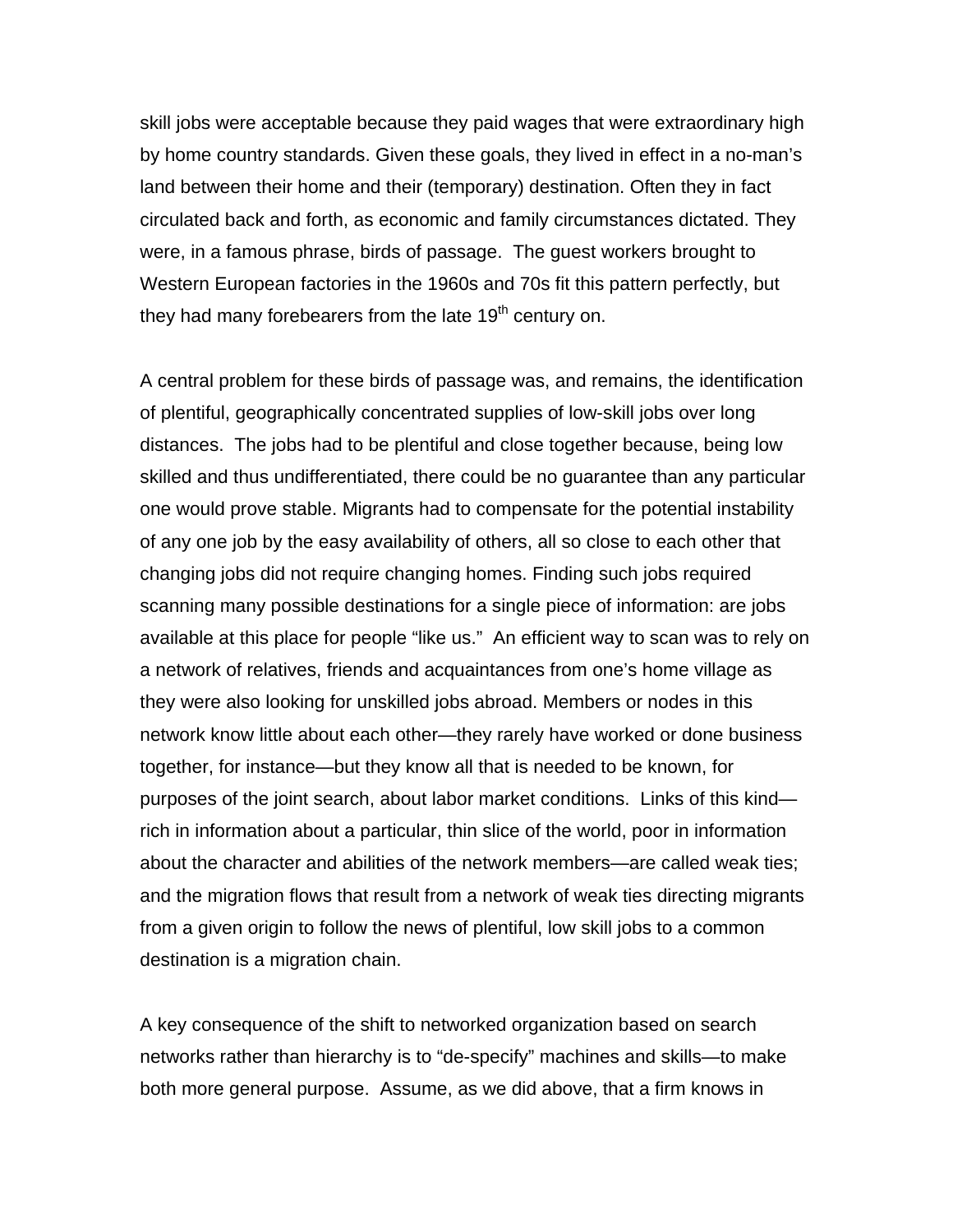advance that it cannot be sure what products it will be making two years from now, and how any of those products will be designed until many outsiders have revised initial projects. In that case it sacrifices some of the efficiency that comes with a machine that can do one thing and one thing only; rather it buys general purpose machines that can easily be reprogrammed to do many different operations. The shift means, however, that learning to shift from operation to operation with a given, large domain, and, more broadly still, learning to learn, become master skills, each based on substantial bodies of formal knowledge. There is less and less wholly unskilled work and even the relatively unskilled work is no longer plant specific—think of the general team-working skills needed by workers doing assembly work in just-in-time factories. A crude but revealing measure of this shift is the rapidly increasing returns to formal education, and the corresponding increase in the gap between the lifetime wages of unskilled and skilled, not to say professional workers.

Potential migrants, of course, notice this shift. Those with good educational prospects at home go abroad to get still better ones, and then jobs that enable them to learn even more. Those with lesser opportunities start to think about improving them abroad, fearing that their long-term employability depends on their doing so. Instead of looking for destinations with plentiful unskilled jobs, migrants begin to look for destinations that offer many possibilities for skill acquisition at work or in school. As job ladders are transformed into more open, inter-firm, and more formally skilled labor markets, and weak ties among migrants begin to communicate information about learning possibilities, migration chains become open mobility networks—means for discovering where to go to learn how to learn to prosper in the reorganizing economy. High-skill Diasporas are a conspicuous example of such networks.

Proliferation of professional association of Diaspora members is evidence of this transition from thin to thick search networks. Associations such as the association of doctors of Armenian origin in the US or the Association of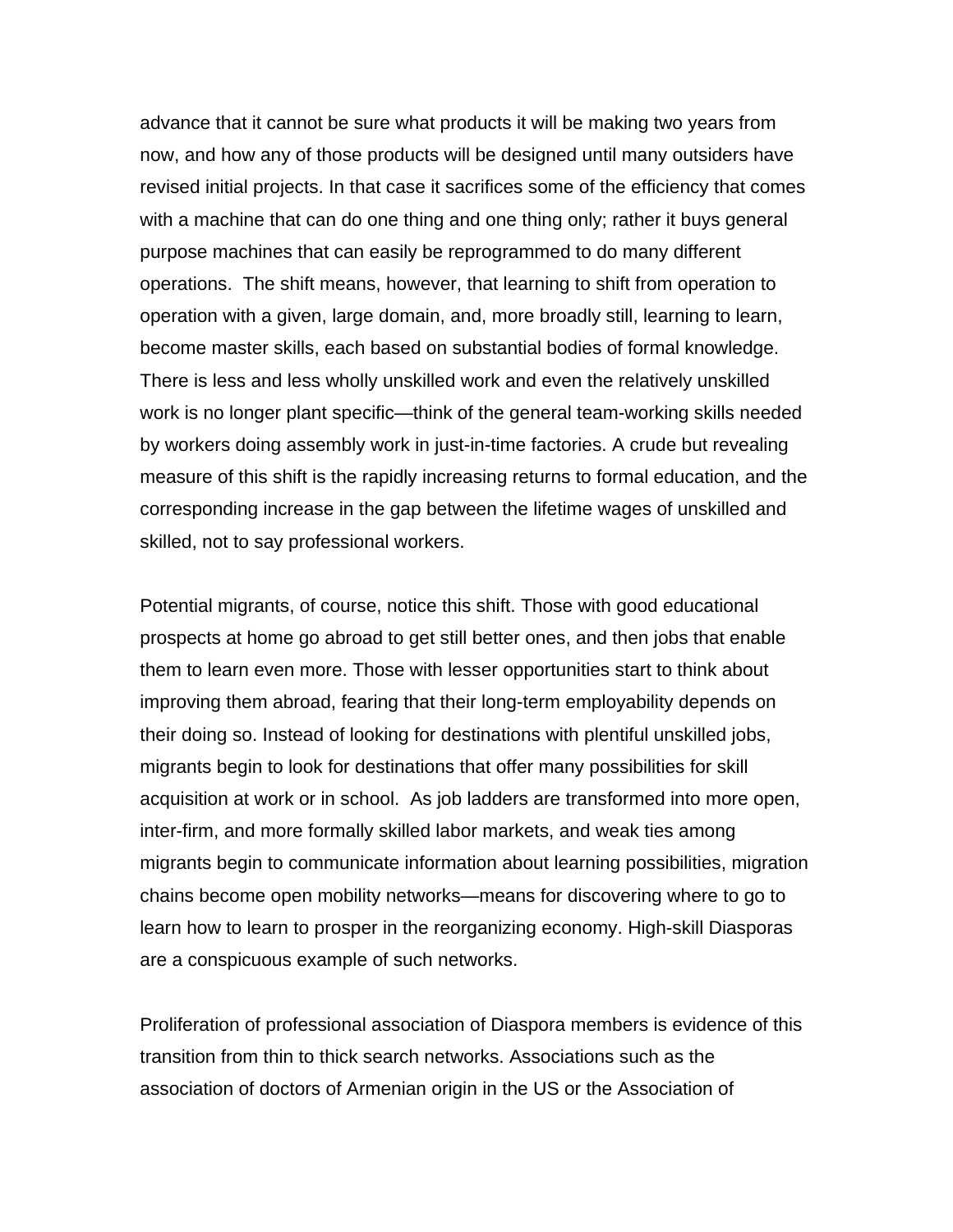Engineers from Latin America are formed precisely as such 'thick' networks to help members identify opportunities for professional advancement. Mentoring – when more experienced and successful members who already 'made it' share their personal networks and knowledge with younger members who are just entering their migration chains – is a central feature of these associations. Perhaps the most famous and successful organisation of this kind -- the Indus Entrepreneurs (TiE) was started in 1992 as a conduit for experienced Indians to mentor others and to provide a broad forum for networking and learning for its members. TiE is an institutionalised search network to help its members to move up in their migration chains.

Even more significantly, this change affects not only professional associations; it now extends beyond skilled migrants defined as those with tertiary degrees. Hometown associations of migrants of Mexican origin (there are more than 70 of those in the US) were started in the 50's with a primary objective to defend the rights of (often illegal) labor migrants from Mexico, the vast majority of them unskilled. Hometown associations used to be paragons of institutionalized but thin search networks which identified job opportunities, provided mutual help (including practical ways to live and work as an illegal) from local communities of Mexico. Migrants from Zacatecas (a poor state in the center-North of Mexico), for instance, have a hometown association in almost every major US city. But with time, and as many migrants became legal and progressed in their migration chains from hamburger-flippers to supervisors of these hamburger-flippers two things started to happen.

 First, an acute shortage of native-speaking supervisors and shop-floor managers has started to occur. Migrants from Mexico do not speak fluent English. If only for this reason, their managers better be their compatriots. Seizing the opportunity of migrants as a rapidly growing market is another compelling reason. So significant is the shortage of certain Spanish-speaking managerial positions that identifying and training such managers is now a central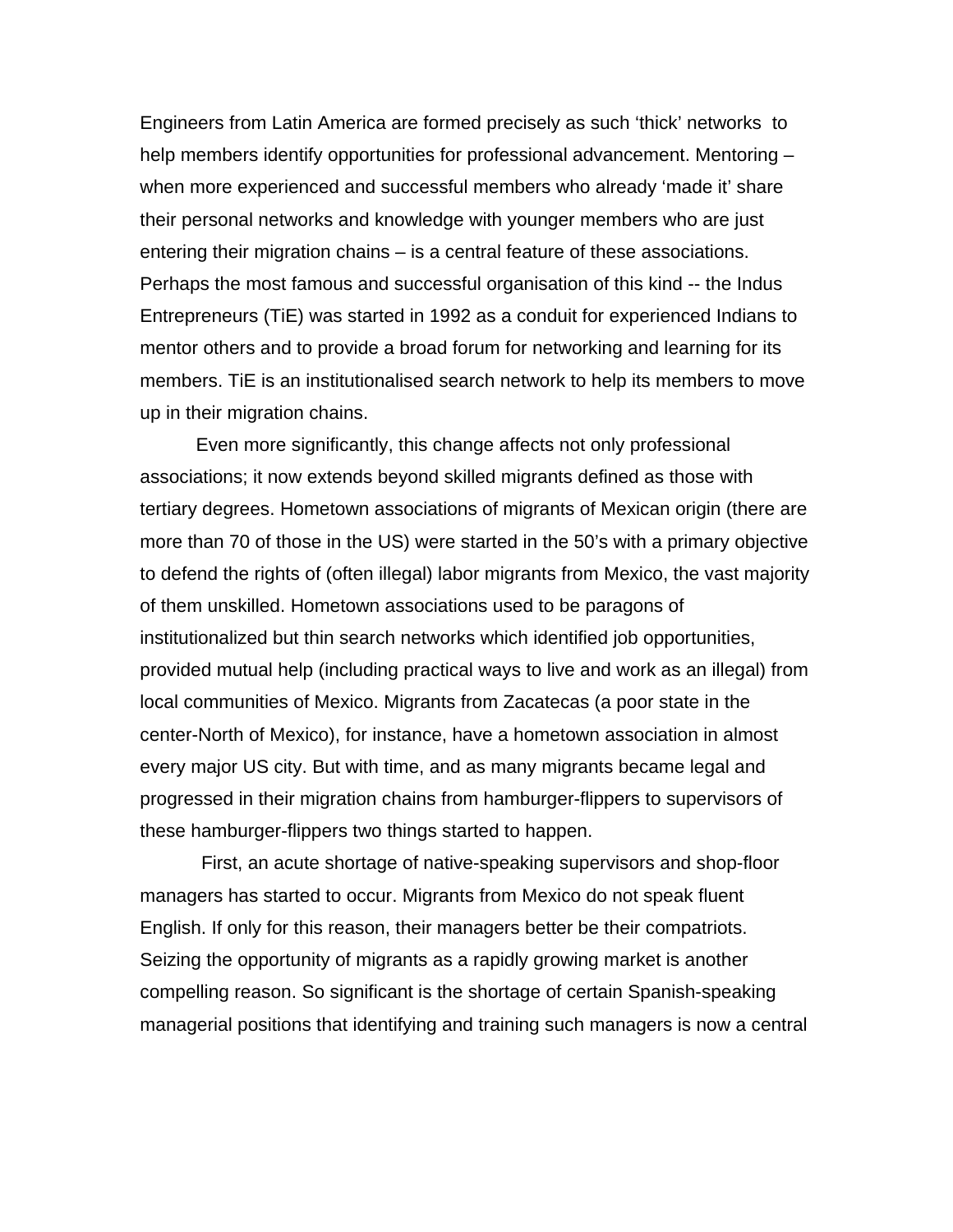task of the Association of Latin American professionals.<sup>[2](#page-8-0)</sup> Naturally, open-ended migrants' organizations such as Mexico's home-town associations see this opportunity and contribute to this transformation but introducing mentoring too. For example, they direct their members to appropriate training programs and other job advancement opportunities. What started as a paragon of a thin search network of low-skilled migrants is showing signs of transformation to thick search networks to move the members along their migration chain.

But the story does not end here. As migrants progress along their migration chain and acquire self-confidence which comes with personal and professional success, they start thinking about giving to and helping not just their families but the communities they came from. Hometown associations from Zacatecas, in collaboration with the state government of Zacatecas, designed and co-financed a highly successful three-for-one program of investment in community infrastructure: small roads, schools, hospitals, etc. in their home communities (F. Torres, 2005). The program is called three-for-one because for every peso the hometown associations put in; state and federal governments contribute another peso each. Although the vast majority of members of hometown associations are not wealthy, surpassingly and counter-intuitively, the binding constraint for this program of collective remittances has always been contributions from the Mexico government, not the donations of the migrants (F. Torres, 2005). Financial transfers are not even the most important aspect of collective remittance – governance and monitoring is. Community infrastructure projects in question need to be identified, financed and managed through a network of very diverse stakeholders which (used to) have little trust in each other: municipal government, users of the infrastructure, migrants, etc. As migrants are contributing their own money, they are highly motivated to make the project succeed rather than decay as often happens with public work projects.

1

<span id="page-8-0"></span> $2$  A. Peralta – head of the association, conversation with the author Y. Kuznetsov during the meeting of professionals of Mexican origin with Mexico' president V. Fox. The meeting was organized by CONACYT (Mexico' Ministry for Science and Technology) and CEO of AMD (a Mexican himself) in New York on September 24, 25, 2003.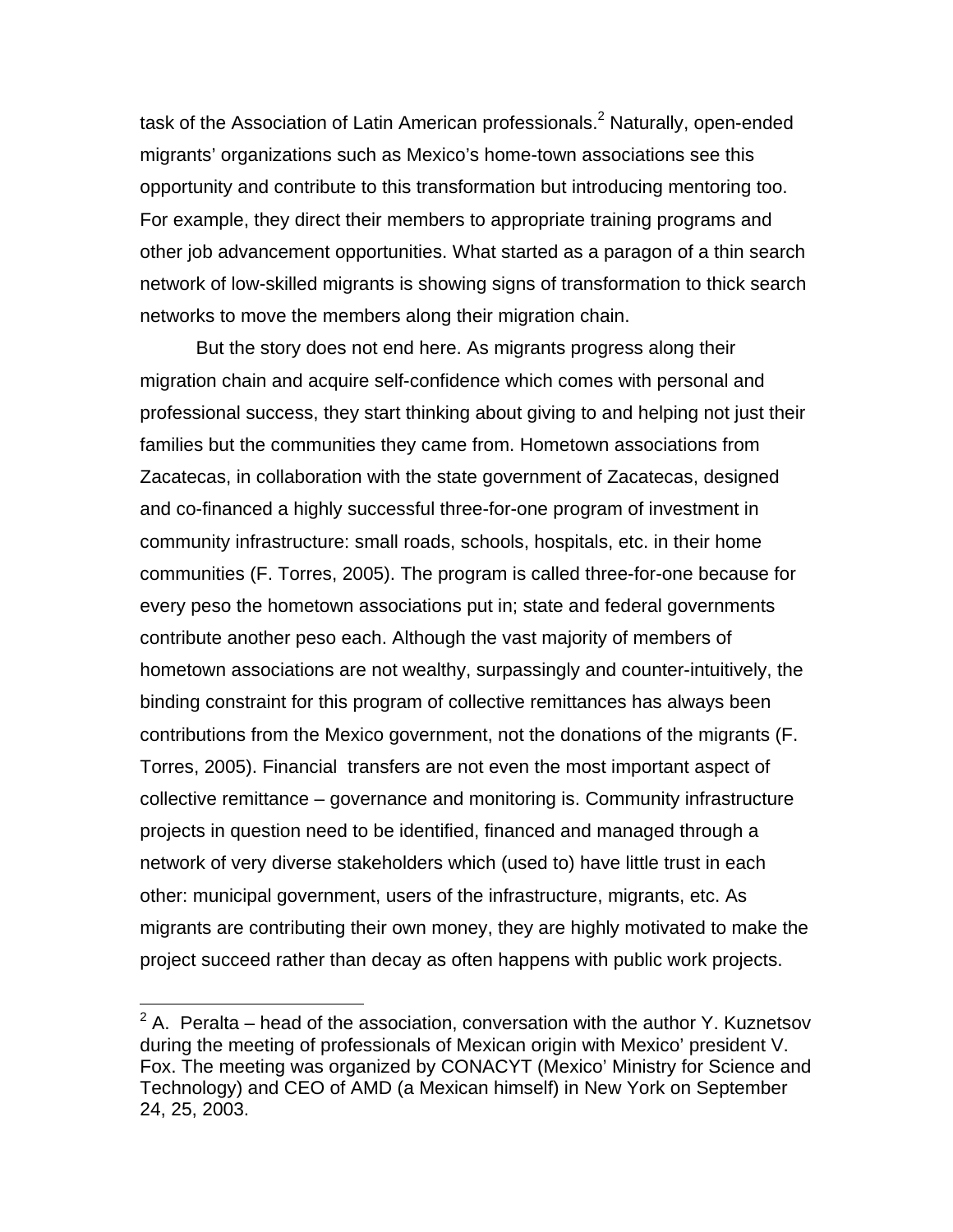But to make them work, they need to monitor them, both from a distance and through frequent visits to their home town. The Diaspora network in this example is a transnational search network: Diaspora members work with stakeholders at home to design, co-finance and govern projects to benefit their communities at home.

The implicit evolution at work here mirrors one advancement in the migration chain. As migrants advance from low-paid and low-skilled labor to higher-paid and higher-skilled, they acquire confidence to think about club goods of giving back to the communities of their home countries. Thin search networks of simple job searches evolve first into thick search networks of professional advancement, mentoring and learning and then into Diaspora networks contributing to their home countries. Whether these three things – simple job search, professional advancement and engagement to contribute to home countries -- are stages of the process or its functions is an open question. Tentative evidence we have from Diaspora networks of India , Mexico and Armenia signals that it is difficult to skip stages and it is more accurate to think about them as a succession of stages. But it doesn't mean, for instance, that an association of, say, Argentinean professionals in the US should wait decades before designing a meaningful agenda of giving back at home or that it should mimic the evolution of other professional associations such as TiE.

Motivation to get engaged with the home country is decidedly intrinsic (i.e. it comes from inside rather than as a response to a set of incentives): participation is its own reward. Intrinsic motivation is a central concern of socalled third-force psychology -- it does not provide a conclusive answer. Abraham Malsow's hierarchy of needs argues convincingly that one needs to satisfy basic needs before indulging in the luxury of self-actualization (Maslow…). Yet on the other hand, Viktor Frankl provides a no less compelling personal account of how self-actualization became a pre-condition for mere survival (see his personal story of life in harsh environment of a concentration camp, V. Frankl…). To the extent that Diasporas are called forth in critical moments of crisis and transition (think about present-day Iraq and Afghanistan, Israel in the 1940s and 50s, and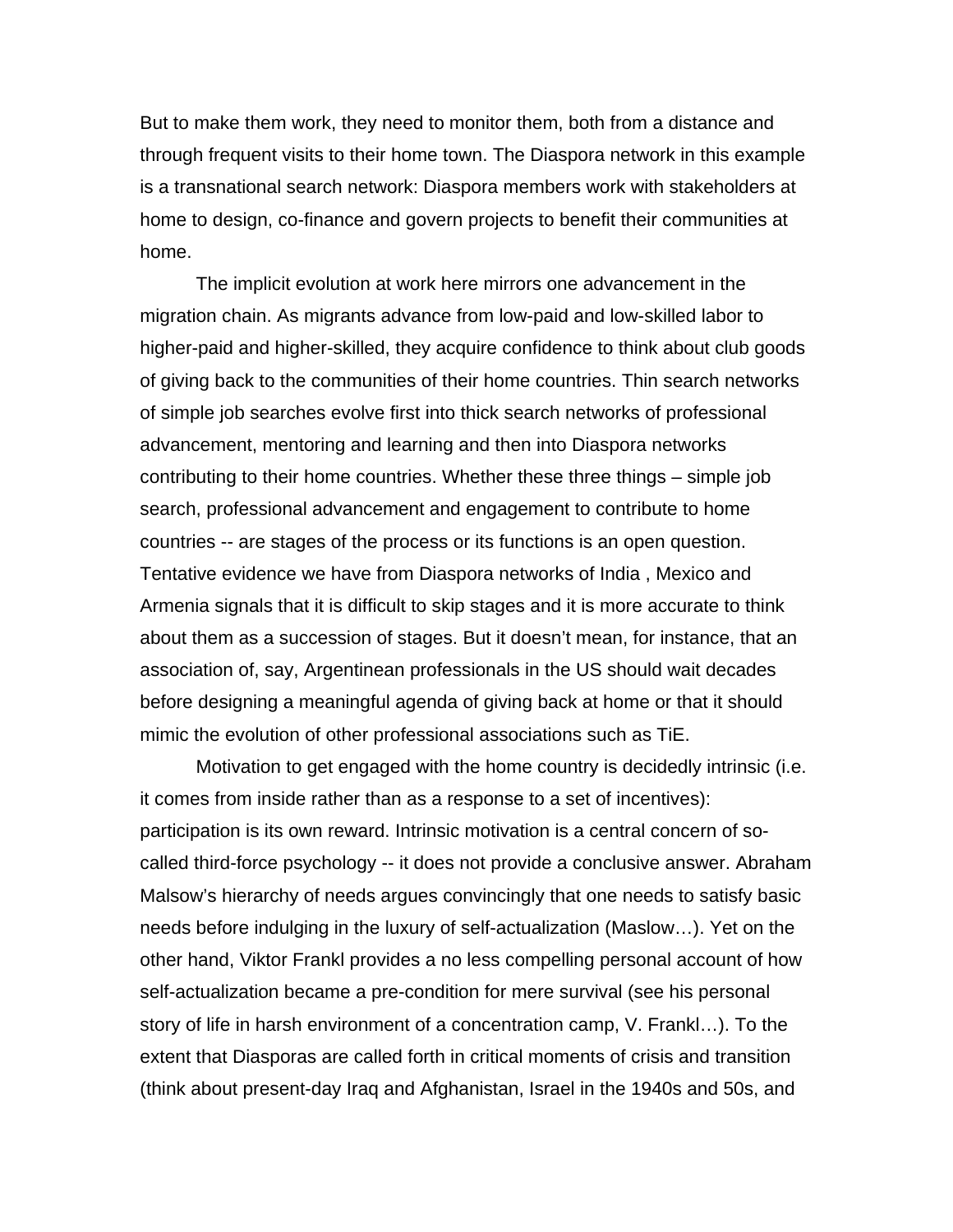Armenia in the 90's), these issues are central to a rapidly growing literature on how to elicit contributions from Diaspora members to benefit their home countries, yet they are rarely discussed. When asked why she abandoned the comfort and security of her home to come to a newly formed Israel, Golda Meir responded, paradoxically, that it was 'pure selfishness'. The task was so challenging and huge that 'I must be a part of it. Just pure selfishness, I suppose' (G. Meir quoted in A. Hirschman, 1975).

In what follows, we focus on Diaspora networks as transnational search networks that evolved enough to engage in projects in home countries.

### **3. Diaspora networks as transnational search networks**

It is well known that expatriates have played a critical role in accelerating technology exchange and foreign direct investment in the economies of India, China and Israel. They have frequently taken the role of pioneer investors at a time when major capital markets regarded these economies as too risky. For some, there is non- financial intrinsic motivation for an early stage of participation. Others have effective mechanisms for risk mitigation that are not available to other investors. Many other nations now have the combination of successful expatriate communities and economies regarded as too risky for mainstream investors. Other economies have enjoyed significant FDI but face the challenge of moving to higher knowledge-intensive development (Latin American economies, new EU members). Expatriates abroad can serve as an entry point into new markets.

Yet there is something profoundly elusive in defining Diaspora contributions to home countries. First, when the role of Diasporas is most useful, it is most difficult to define. For instance, in the end of the nineties Korean chaebols such as Samsung were no longer able to obtain key technologies from USA multinationals through licensing which were their routine channels for decades: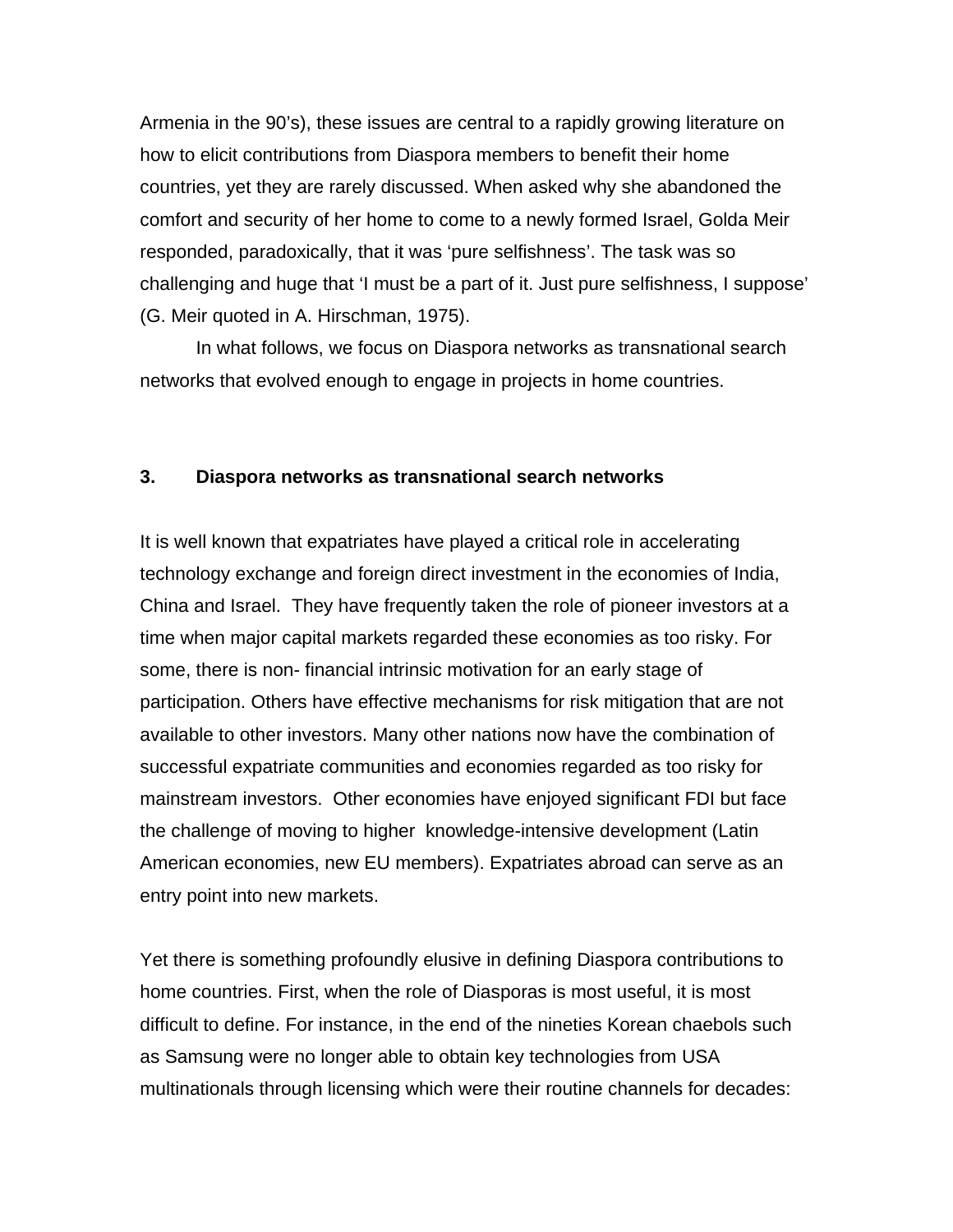Samsung was considered too advanced and technologies were too critical to warrant such licensing. An expensive government program – a pre-competitive stage consortium -- was put together by the Korean government to deal with the problem, and it failed because the chaebols have little trust in each other and experience in private-to-private concerted action. Yet where high intensity government program failed, light touch Diaspora intervention succeeded. A small network of Koreans working for cutting edge firms proved critical in identifying binding constraints and designing ways to obtain and transfer necessary knowledge. Some of them came back to Korea to work for the chaebols in question while others remained in the US as antennas for the expertise. A transnational search network again. Note that their contribution was not reverse engineering and much less industrial espionage. They helped to identify the critical constraints, ways to solve them and ways to identify the relevant technical knowledge in the US. They were a search network, but someone else – the Korean chaebols, the government and the spin-offs of the Korean chaebols - needed to act on their leads.

Second, while the strength and magnitude of the talent abroad is important, the strength of home country institutions to utilize the talent abroad is critical. Thus Chile, Korea or Scotland – countries with strong institutions – utilize their Diasporas well, whereas Armenia or Argentina fail to take advantage of their talent in spite of many programs. Yet another set of countries such as Russia, Bosnia or Ukraine does not even see their talent abroad as an opportunity.

Third, although successful cases of Diaspora engagement are relatively rare, when they do happen it is not due to a deliberate intervention. In most cases Diasporas and expatriate networks emerge spontaneously as a manna solution. Serendipity – a happy coincidence – seems to be much more important than government interventions.

These are the three paradoxes of Diasporas. Our explanation of these paradoxes is the following. A prevalent view is that engagement of the Diaspora is about a well-defined full-time job (or its part-time equivalent): investor, consultant, lawyer, philanthropists, business angel is currently prevalent but it is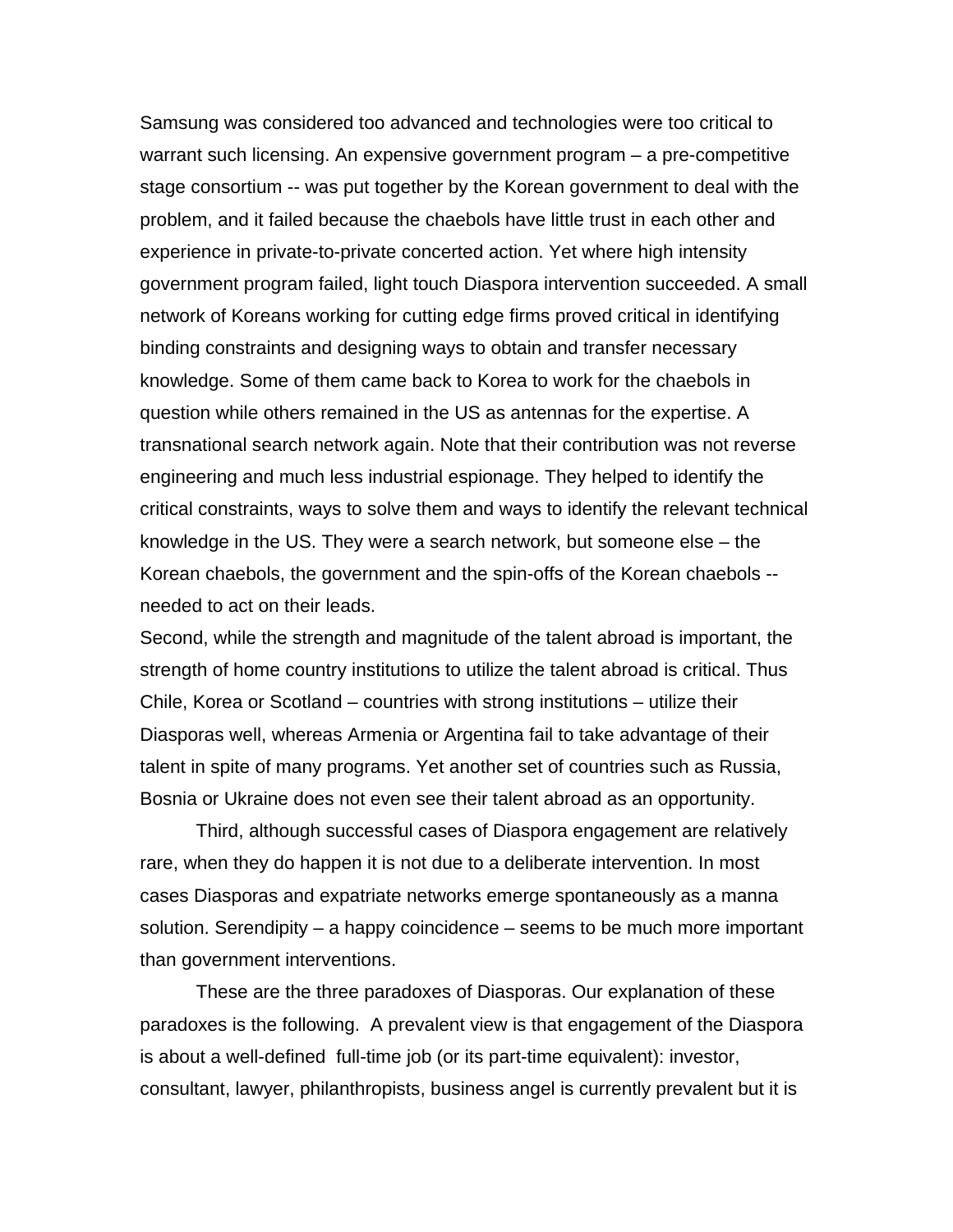basically incorrect. That of course may happen but a lot of steps have to be taken before. We argue, however, that the expatriates are more important and useful as bridges, translators and midwives: they open the doors and make connections but someone else still has to do the job. In contrast, a common perception is that they are somehow best suited 'to do the job'. This is why government and the private sector of the home country are so crucial: they need to do the job, not the Diaspora members themselves. Diasporas may be crucial to help formulate new and innovative projects but it is up to home country organizations to implement it. But since those are often weak and rudimentary, Diasporas are viewed as substitutes of this weakness. This is an expectation which is understandable but wrong. Diaspora members are no substitutes, they are complements to activities of home country organizations. This of course means also that Diasporas can be very instrumental in strengthening home country organizations.

To illustrate how it works, let us give an example of an institutional and successful search network – GlobalScot, and two Diaspora networks in the making, one in Chile and another in Mexico.

GlobalScot is a highly innovative and highly successful program to form a network of about 800 high-powered Scotts all over the world and use their expertise and influence as 'antennas', 'bridges' and springboards to generate a surprising variety of projects in Scotland. Box 1 conveys a gist of this diversity. Interestingly, although GlobalScot relies on all the strengths of Scottish Enterprise (its home organization -- a highly capable local economic development organization) even GlobalScot failed to utilize the ideas and connections from GlobalScott members. The GlobalScot is now increasingly forging connections between its members and businesses in Scotland bypassing Scottish Enterprises.

Chile takes inspiration from GlobalScot and is currently in the process of designing a program called ChileGlobal. It is housed in Foundation Chile, a premier and highly idiosyncratic business innovation organization which designs and finances business innovation projects. ChileGlobal – a network of about 60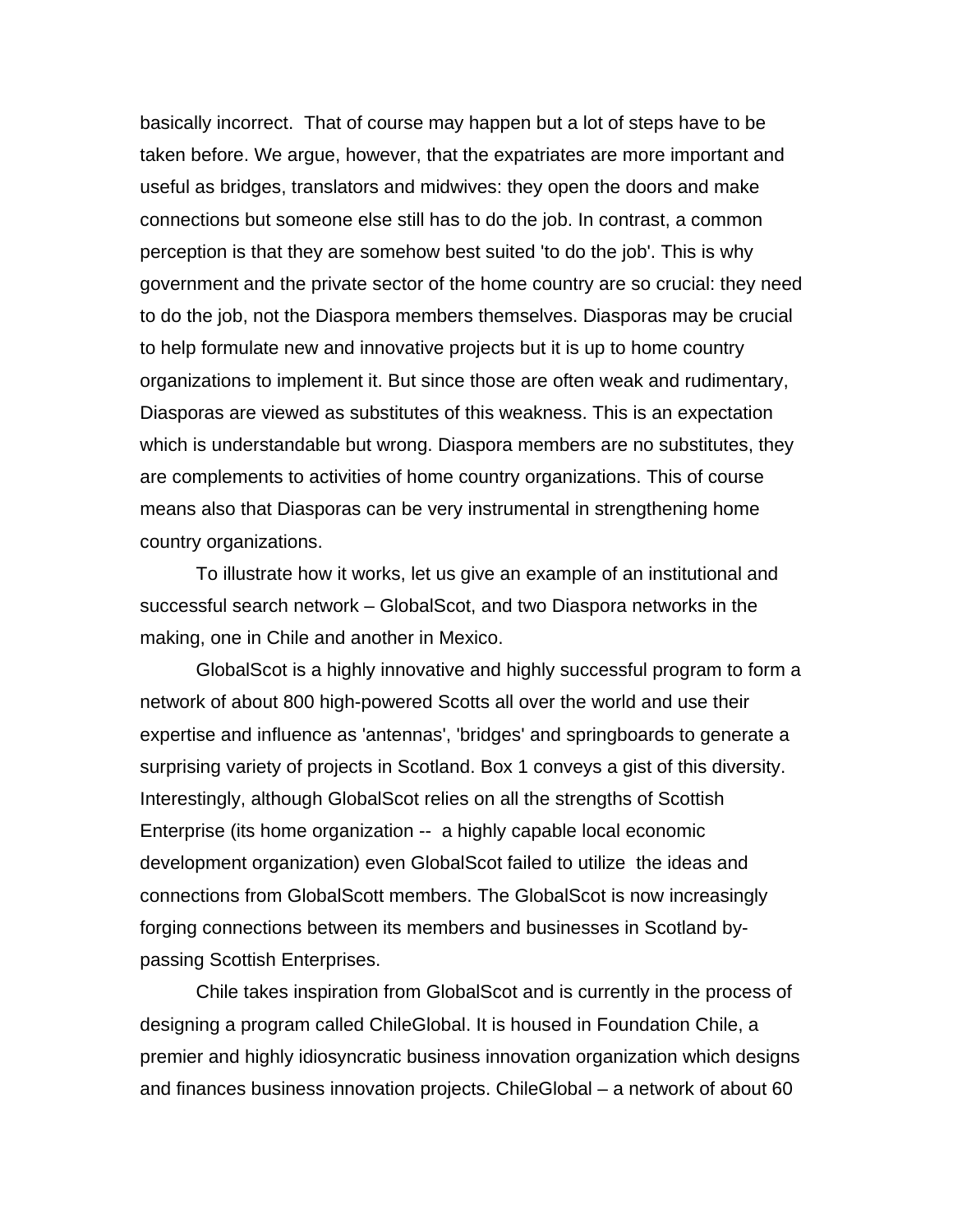(as of May of 2005) influential Chileans in USA, Canada and Europe -- is a natural extension of the core business of Foundation Chile. The Foundation is an incubator of search networks, and ChileGlobal is seen as yet another such search network, albeit special.

Box 1: How the Search Network is Useful for Home Countries: Examples of GlobalScot an inward investment project was identified through one of the first founding members to respond to the invitation to participate in GlobalScot. It has now brought an internet licensing company to Glasgow, initially employing eight people which, according to the founder will "quickly become a multi-million pound business".

 An electronic engineering company that designs, tests and manufactures innovative condition monitoring systems, received, within a day of requesting, a full day's advice on how to agree to a licensing deal with a large US blue chip company at a crucial stage of negotiations.

 A specialist training provider to the international oil and gas industry, looking for an entry point into the Gulf of Mexico was connected to a global Scot (ex-President of Enterprise Oil, Gulf of Mexico) who introduced them to a number of oil and gas companies in the region leading to business with several of the companies and a firm foothold in the market.

 A company specializing in the creation of virtual characters for gaming software was able to make valuable connections with a number of global Scots during a trip to California for an exhibition. A non-executive director at the company described the contacts as "an absolute bullseye target for the type of business advice needed...people you would never dream of trying to reach as there would usually be about a dozen gatekeepers between you."

 A GlobalScot member who is VP Production Procurement at IBM, donated one day a month to working with SE's electronics team, providing insight into the global electronics sector by advising on new product developments, growing and shrinking markets and new opportunities.

 A University of Strathclyde spinout company, developing the application of innovative 3-D display technology for use in medical imaging sectors and oil industries requested access to US-based GlobalScots who could advise on the commercial development of imaging technology. Thirty-two members in the medical imaging sector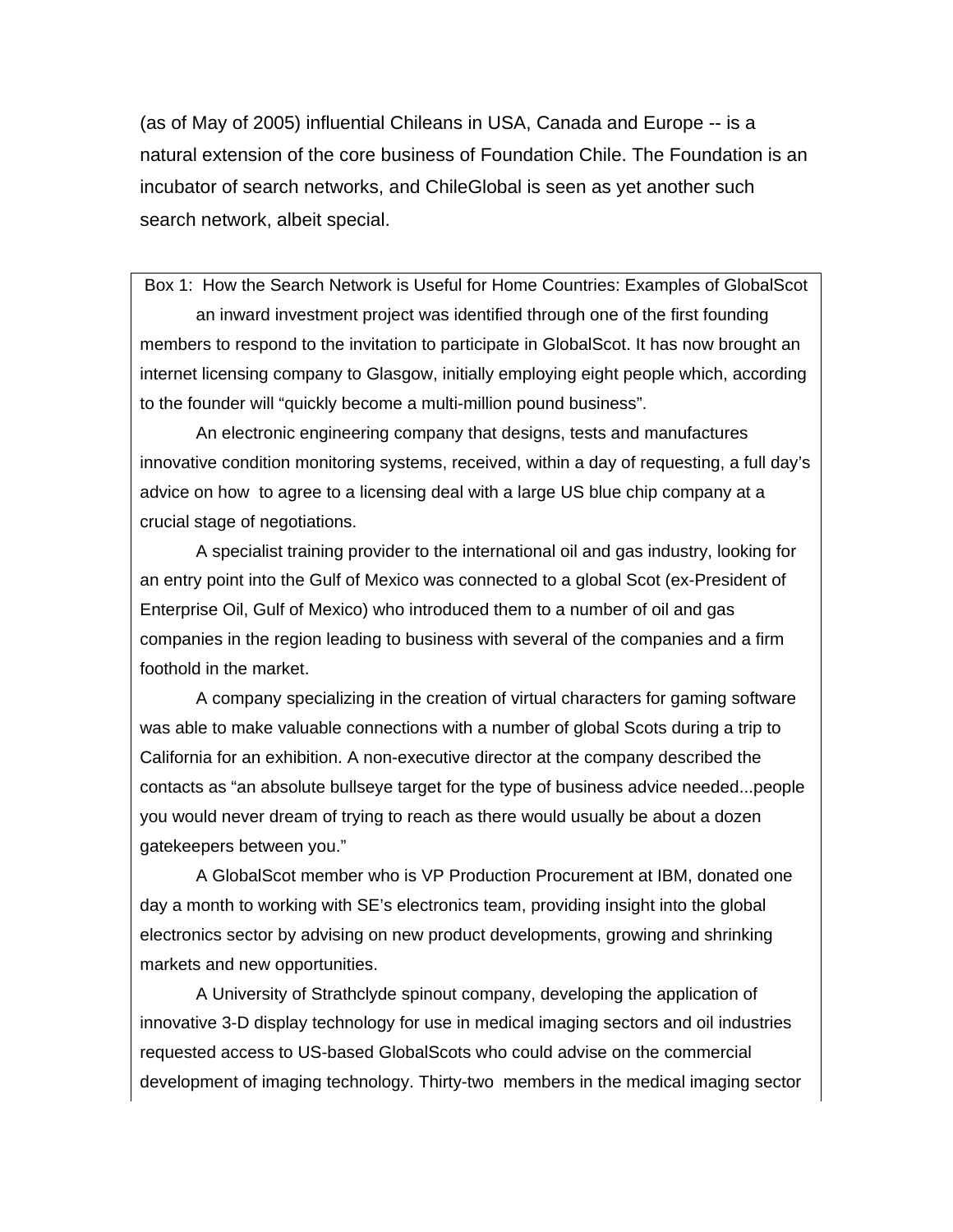responded immediately, resulting in valuable relationships which saved initial consultancy fees and opened doors into commercial entities that would have been inaccessible otherwise.

 A GlobalScot member who is Chief Scientist & VP Research and Development for a West Coast US Biotechnology company undertook a two-day tour of the Scottish biotechnology sector which directly influenced SE's Biotechnology Framework for Action. Back in California, he engaged other life sciences members in implementing his report, resulting in a program to develop internships for Scottish life science students within Californian firms.

 ITI Scotland is a £450 million, ten-year project to encourage and support precompetitive research in key market areas with strong economic and business development potential. GlobalScot members were actively involved in the initial consultation process ensuring that final proposals were specifically targeted to address the particular strengths of the Scottish economy. One member, President of University of Maryland Biotechnology Institute, also delivered a virtual address at the launch of ITI Scotland, observing that "extremely innovative, cross-cutting research was already underway".

#### Source: M. McRae, Head, GlobalScot, Scottish Enterprise

Our point that search networks help uncover partial solutions that are working can be illustrated by the case of Mexico. Mexican Ministry of Science and Technology views about a million of tertiary- educated Mexicans in the US (about 400,000 of them in managerial positions) as a unique opportunity which Mexico hasn't even started to explore. Hence, with advisory assistance from the World Bank, CONACYT started 'Red de Talentos para Innovacion' – a network of talents for innovation – its own search network similar to ChileGlobal and GlobalScot.

But it very rapidly found itself in a catch. By its very nature search networks are inter-disciplinary and inter-organizational: they bridge boundaries and articulate new projects by finding previously unnoticed similarities. This is why bridge organizations such as Fundacion Chile and Scottish enterprise are so critical: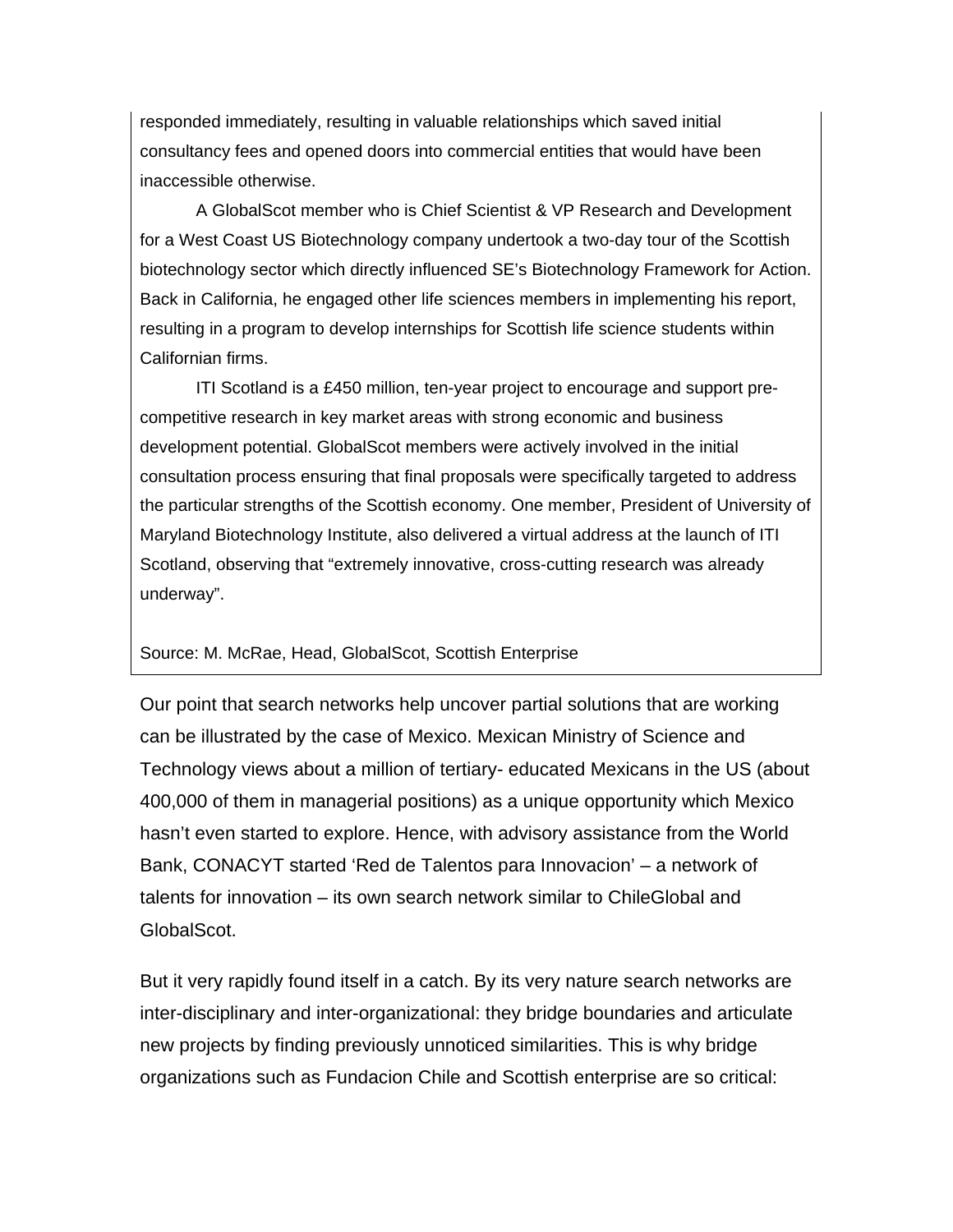they serve as incubators of search networks. But in Mexico there is nothing similar exists to Fundacion Chile. Moreover, there is no tradition of meaningful inter-organizational communication and joint action. There is no dearth of interministerial councils to coordinate issues but they tend to be cartels of established interests, an arena where each agency protects its turf. Moreover, in a corporativist structure every such action was mandated from the very top, and breakdowns of the corporativist system resulted in a governance paralysis at a federal level. To proceed, the Mexico Talent Abroad program required creative and day-to-day collaboration between Ministry of Foreign Relations, Ministry of Economy and Ministry of Science and Technology (CONACYT). A solution (an unintended one?) found by high-ranking official of CONACYT was simple yet brilliant. He instituted a series of meetings of relevant agencies which were held on Saturdays. The fact that the meetings were outside the established routines helped to open a meaningful discussion and to define a new agenda of concerted action. Management of the program is done by Mexican Enterprise Accelerator in San Jose, California which is established by the Ministry of Economy. All these are embryos of a possible future Fundacion Chile yet to be invented in the Mexico context. Hence, a humble and small (judged by its cost to the government purse) Diaspora program is an important organizational innovation to discover post-corporativist governance structure for the country.

 This is an example of how Diaspora networks help formalize other networks while making them more effective as a means for incubating new programs as governance structures as well as new projects. Now that we have an idea of how serendipity in the formation of Diaspora networks can be transformed (through Saturdays-only meetings or otherwise) into more systematic 'guided serendipity', let us turn to the discussion of lessons of the design of deliberate programs to utilize Diasporas of talent for the benefits of the home countries.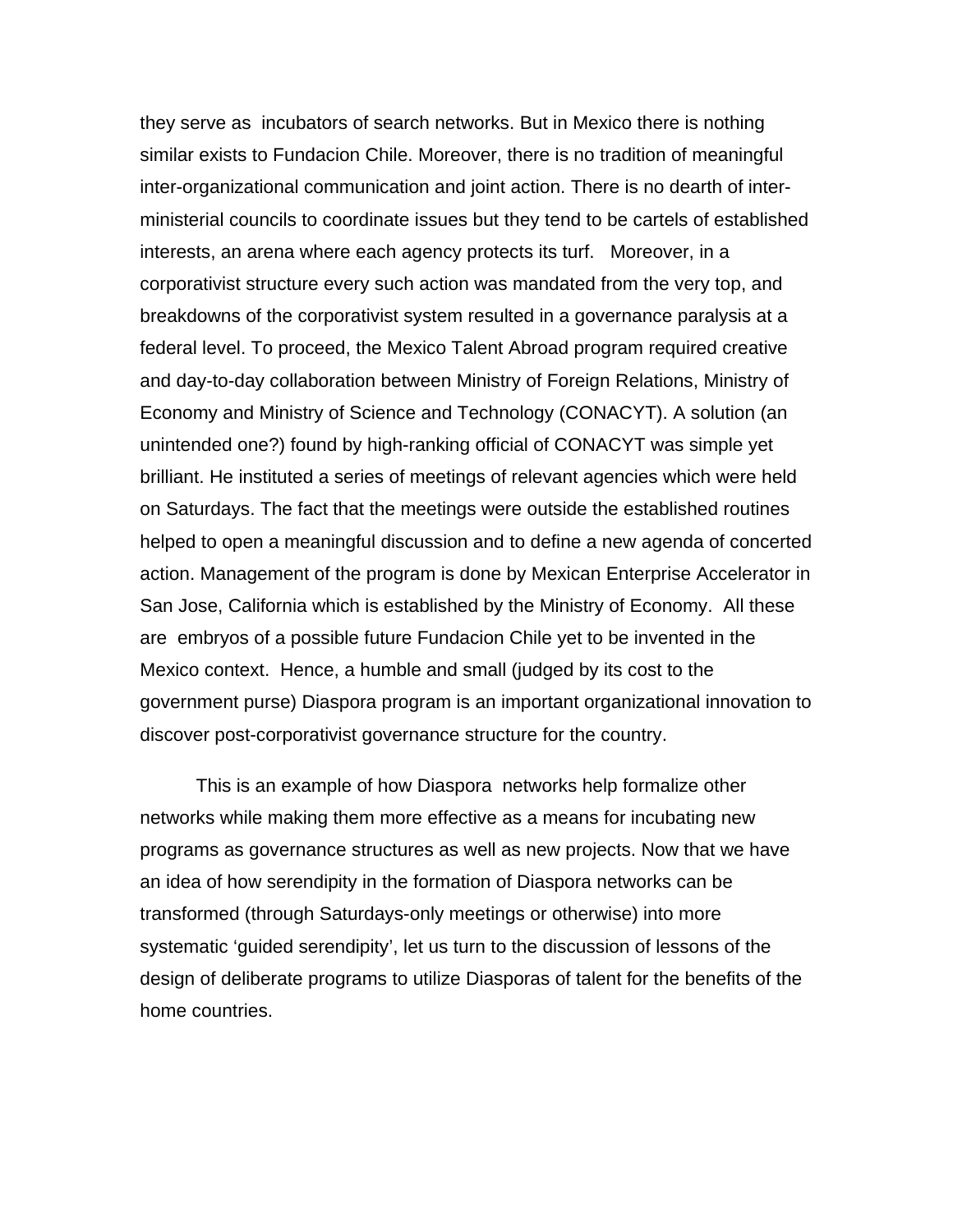# **4. Turning Diaspora networks into search networks: Interventions to trigger guided serendipity**

This section provides some observation on how deliberate action can trigger Diaspora networks. We describe a series of light touch interventions which guide the serendipity of Diaspora networks and transform them into sophisticated search networks.

4.1 Turning 'transactions' into 'discussions: project development vs. project financing'

Diaspora members can be useful to their home countries in two broadly defined modes of involvement: 'discussions' and 'transactions'. 'Discussions' include websites, conferences, workshops, on-line communications and other activities helping Diaspora members get to know each other, connect with each other and define in which way they can contribute to the development of their home countries. 'Transactions' involve actions usually requiring time commitment and sometimes, although not necessarily, or even desirably, monetary contributions.

Diaspora activities are easy to start but very difficult to sustain. Enthusiasm to get involved is enormous and it feeds into Diaspora web sites, conferences and other meetings. Those do not require major commitments of either personal time or money. But initial enthusiasm tends to evaporate as easily as it emerges: people get tired of meetings and discussions alone. The most common mistake is to be carried away by discussions (organizing Diaspora conferences) without turning them into tangible outcomes like projects. People usually like to see tangible outcomes: joint research projects with home country scientists, helping a start up in the home country find new markets. Let's call these tangible activities 'transactions' or 'projects'. A project then is a set of discreet activities and outcomes which can be measured. A project can be as small as a visit of a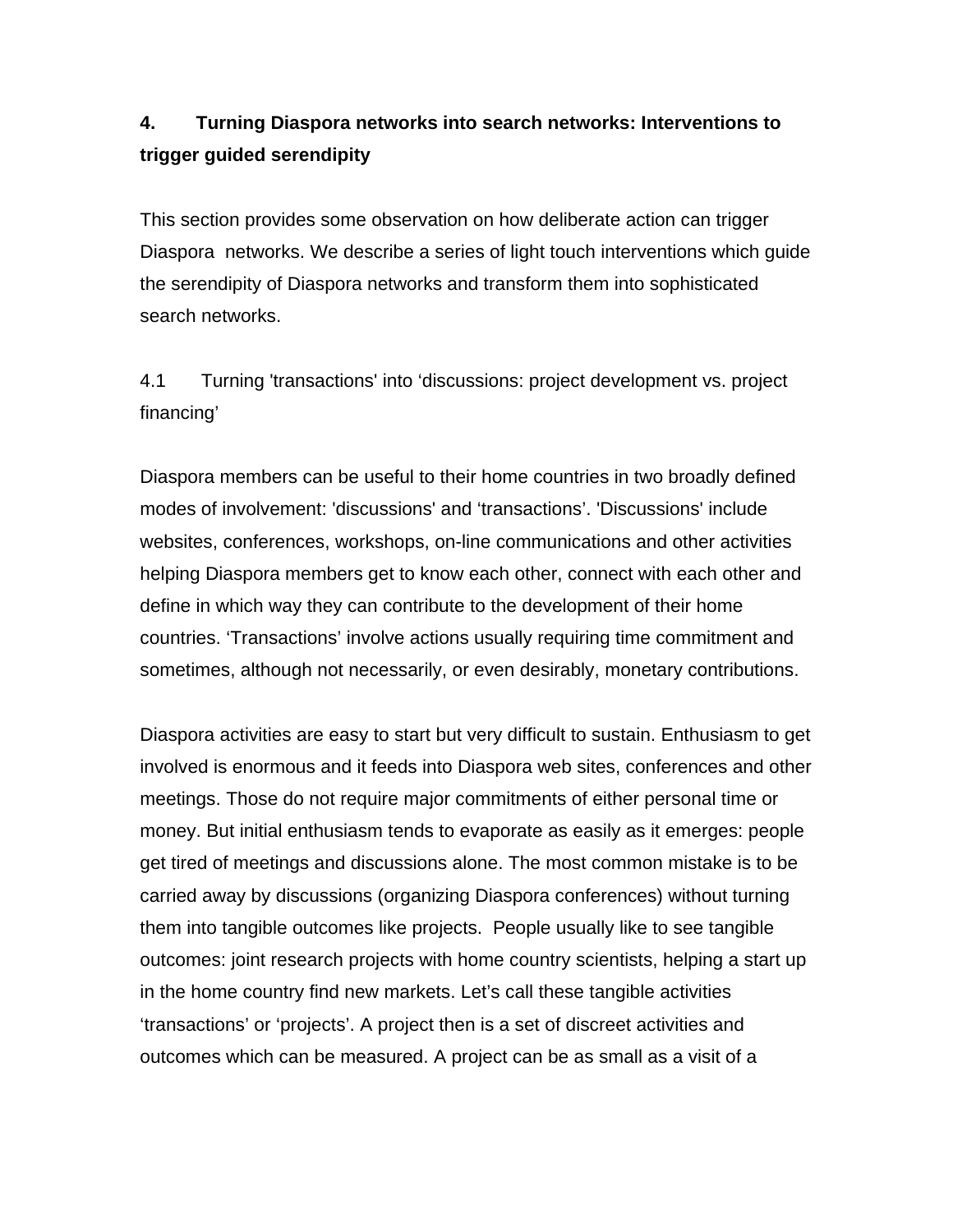university professor to a home country but it does require active commitment in terms of personal time and money.

What we are after in Diaspora programs is eliciting commitments of Diaspora members. The commitment can come in terms of time related to development of project and in terms of money – financing a project. A project can be commercial or philanthropic, although this dichotomy is becoming increasingly obsolete.

The biggest and most typical case is 'feeling good' donations – small amount of cash from many dispersed members of Diaspora. Large 'showcase' donations are different as they come from a few wealthy individuals but in the end they share a common feature – they are all about money and require little personal engagement in designing and supervising the projects that these donations would be financing.

Triggering a process to transform 'discussions' into 'transactions' appears to be a key issue. Most of Diaspora initiatives run out of steam (and thus eventually fail) because they fail in this transformation from discussions to projects. Many Diaspora initiatives naively assume that initial enthusiasm would spontaneously result in something tangible and the enthusiasm will continue forever. The central issue is a long gestation period from initial discussions to commitments (particularly when large commitments are involved). All too often results are expected quickly. This is a valid attitude since visible demonstrable effects are what keeps the process going. A recommendation then is to start with small commitments and small projects and increase them gradually and incrementally, with accumulation of trust and experience. Commitments may start from occasional lectures at a home university, supervision of a project of a talented student and grow, gradually and incrementally, to a large research project (in case of scientific networks) or business project (in case of business network of managers and entrepreneurs).

This blend of trust and experience is credibility. Credibility is a central issue and must be earned by all participants in the process. Given that many Diaspora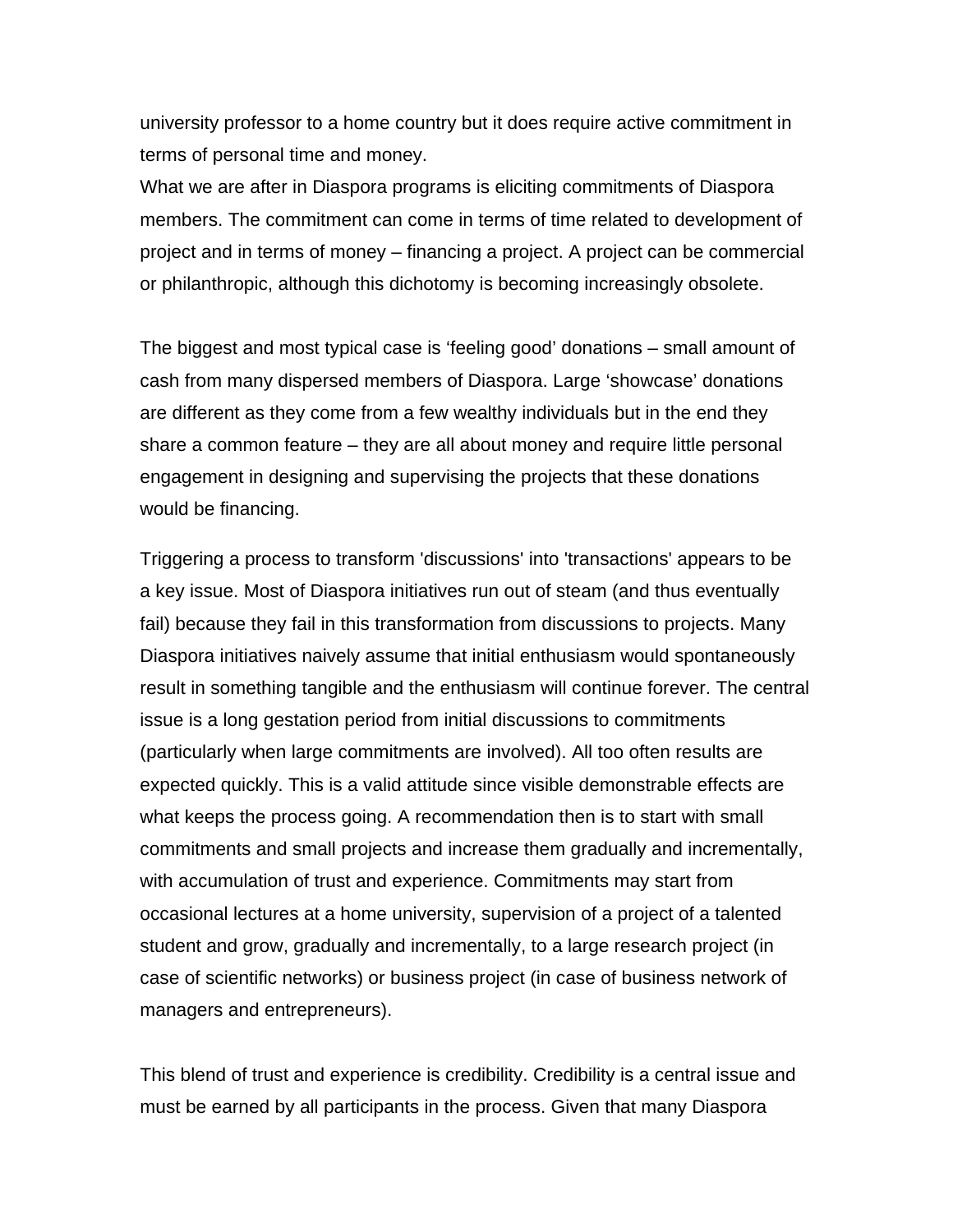members were involved in the past in many activities which started with good intentions yet failed because a key actor (usually the government) was unable to keep its commitments, it does pay off to start small and produce small but tangible outcomes as a demonstration effect to win the hearts and minds of skeptics. Such a demonstration effect can be celebrated in meetings, conferences and workshops. The proposed sequence then is from small discussions to small transactions and only then to large discussions which are convened to generate, gradually with time, larger transactions. The usual sequence is large discussions which gradually devolve into small discussions because there are no transactions to focus the energy of the participants and maintain the momentum of the process.

# 4.2 Key role of individual champions to initiate the process and organizations to sustain it

When credibility is not yet developed, key individual champions initiate the process by investing their own social capital: they bring people together for a cause, the mobilization of Diaspora in our case. It is difficult to overestimate the role of individuals in triggering a sensible process of Diaspora mobilization. When little else is available or can be trusted, they are the key institutions. They make connections, ameliorate skepticism and propose project ideas. They move the process forward against all odds. Usually such champions combine their commitment as an individual with a high position in a formal hierarchy: they use resources and organizational 'weight' to initiate the process.

Many Diaspora initiatives failed because they failed to identify such champions and make sure they stay involved for a sufficiently long time. In the absence of individuals with high personal credibility, there is very little that can lend credibility to an insipient Diaspora process, particularly because governments begin with very little credibility.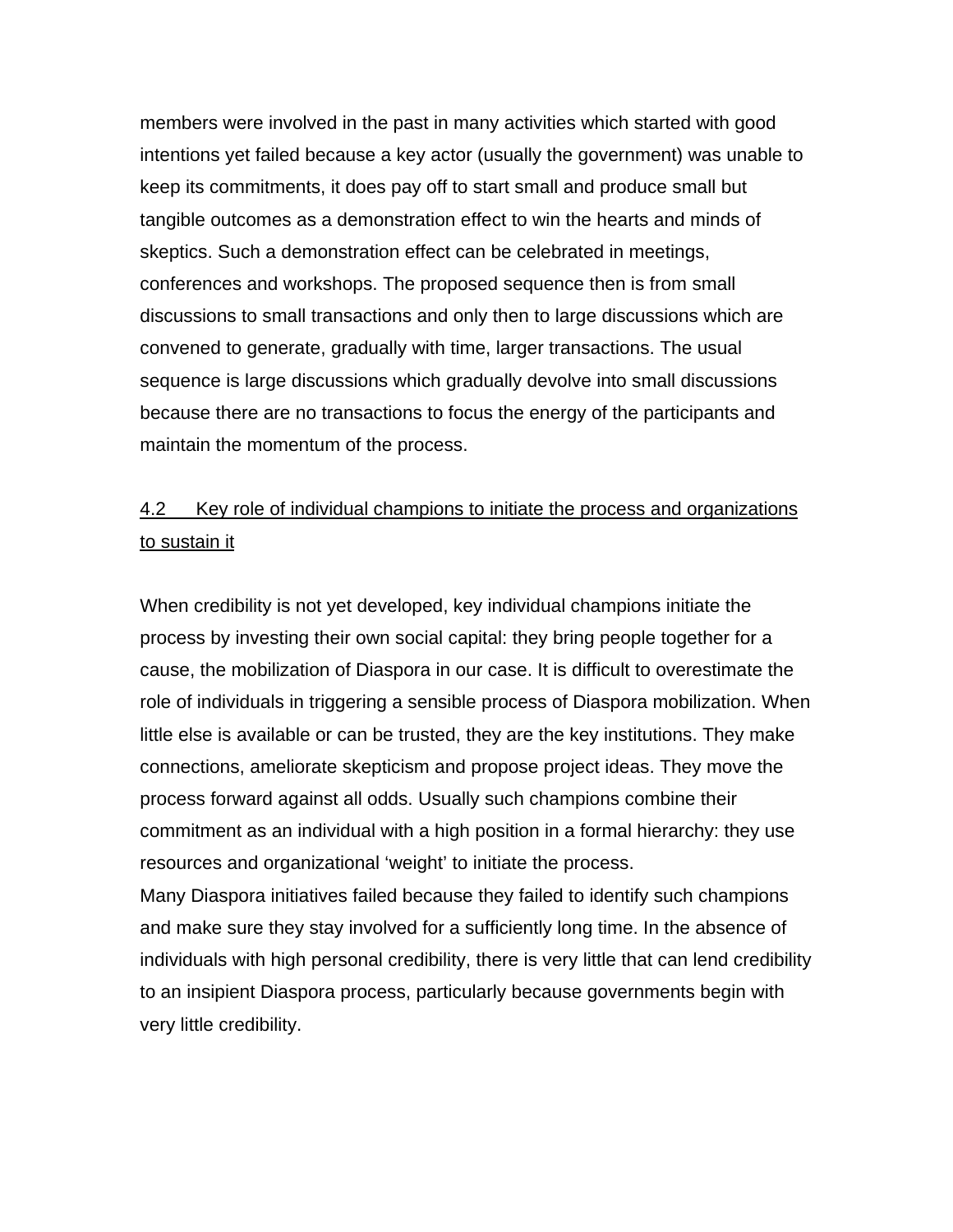Individuals are crucial to initiate the process; it is home country organizations which sustain it. Quality of home country organizations appears to be the single most important determinant of Diaspora initiatives. Diasporas could be massive, rich, and entrepreneurial and have a lot of enthusiasm to get involved, yet it is home country organizations which invariably become binding constraints. A kind of paradox (don't Diasporas, by definition, reside outside the country?) but it shows, again and again, that Diasporas are no panacea. Diaspora members live outside the country but once they engage the home country, they become constrained by its institutions. True, they can do a lot; perhaps more than anyone else, to relax these constraints in the longer run but in the short-term they will feel its bite quite strongly. This is why Chile and Scotland have had much more success in interactions with their Diasporas, even though these Diasporas are small and less resource-rich than Diasporas of Armenia and Argentina (countries with weak governments and inconsistent policies).

Huge variation in quality and sheer diversity of home country organizations creates a tremendous number? of organizational paths to generate credible commitments of Diaspora members.

One can see both induced developments when a government program serves as a trigger. The evolution is from individuals to government organizations to nongovernment organizations, and spontaneous development, from key individuals outside the government to professional Diaspora associations playing a key role, to government organizations gradually assuming an increasingly important role. Spontaneous development tends to be sufficient in the case of large countries and large Diasporas (China and India are two paragons) while the induced development is necessary for small countries and small Diasporas.

In the environment of weak home country institutions, donors could play a stronger role in Diaspora mobilization. Donors are engaged with the country anyway, despite its institutional weaknesses. Using Diaspora as a partner for development provides donors with one more instrument. This could be a cost-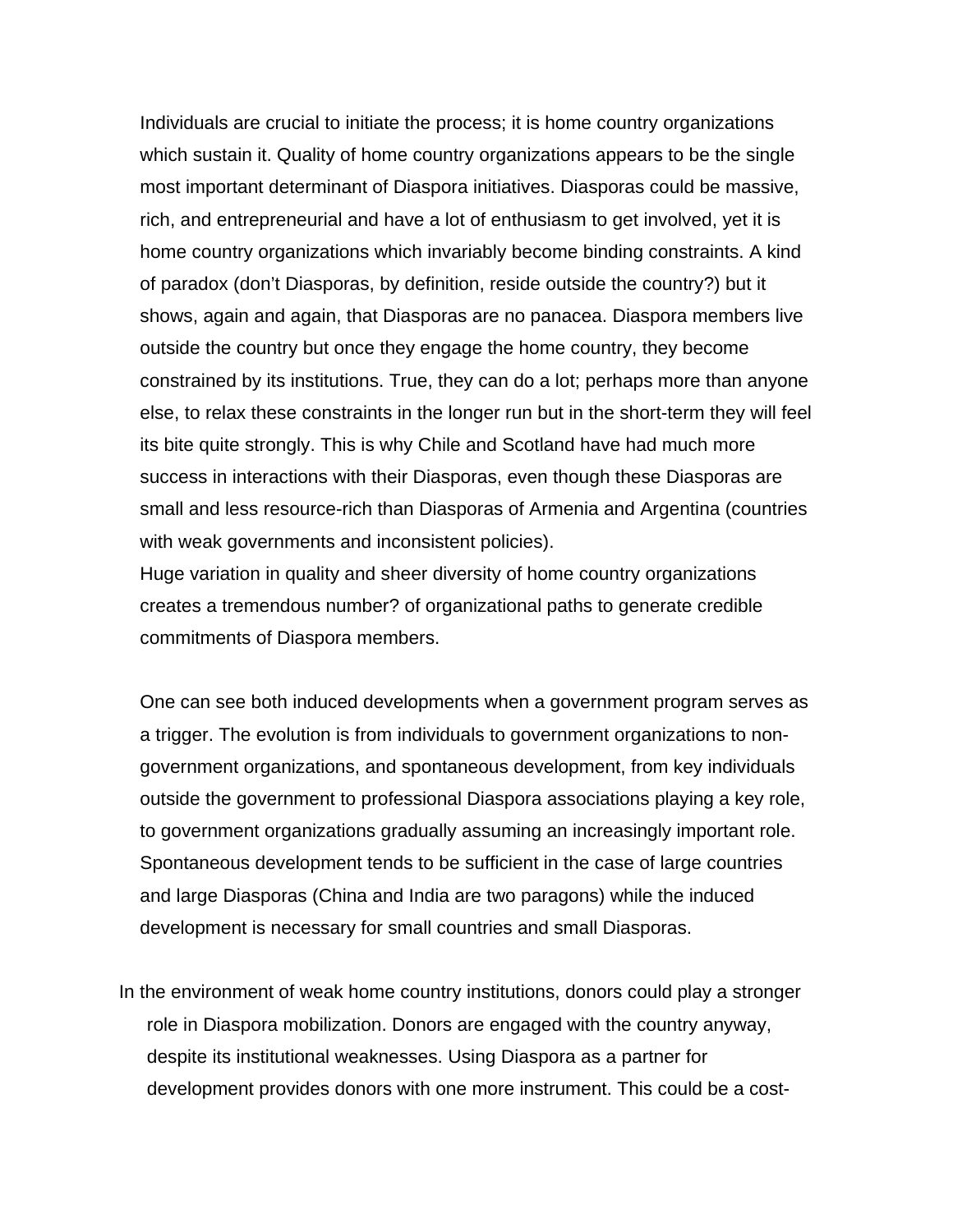effective channel to provide development assistance, with a considerable upside gain if things suddenly turn out well. As an example one could consider Iraqi transitional government as a major pilot for the US to use Diaspora for achieving development goals.

## **5. Why search networks are becoming ubiquitous? Implications of profound restructuring of value chains**

### 5.1 From Hierarchies to Search Networks

In the traditional organization headquarters set broad goals and successively lower levels of managers decomposed those goals into narrower and narrower ones. Eventually organizational routines specified in great detail how to parse and execute tasks, and verify their execution. (Chandler, 1977).

After roughly 1980, the textbook organization became federated and open. Decisions of higher units are shaped by lower ones; the lower units can be formally outside the organization. As information in this new organization flows up and down as well as sideways, the organizations are said to be networked. General designs are set provisionally by the highest level and revised in light of proposals by internal and external "lower" level units responsible for executing key subsystems. Rule following no longer entails exact obedience to orders, as in hierarchies, but rather the obligation to propose a new rule when the current one arguably defeats its purpose (Nohria and Eccles, 1992).

The networked firms arises from and is built to facilitate the iterative process of co-design whereby internal and external suppliers contribute to the redefinition of specifications for (components of) new products based on their experience in manufacturing existing models. These collaborative, co-design disciplines are utterly familiar (to practitioners) under the name of Japanese production methods, although they are no longer limited to Japanese firms or those in close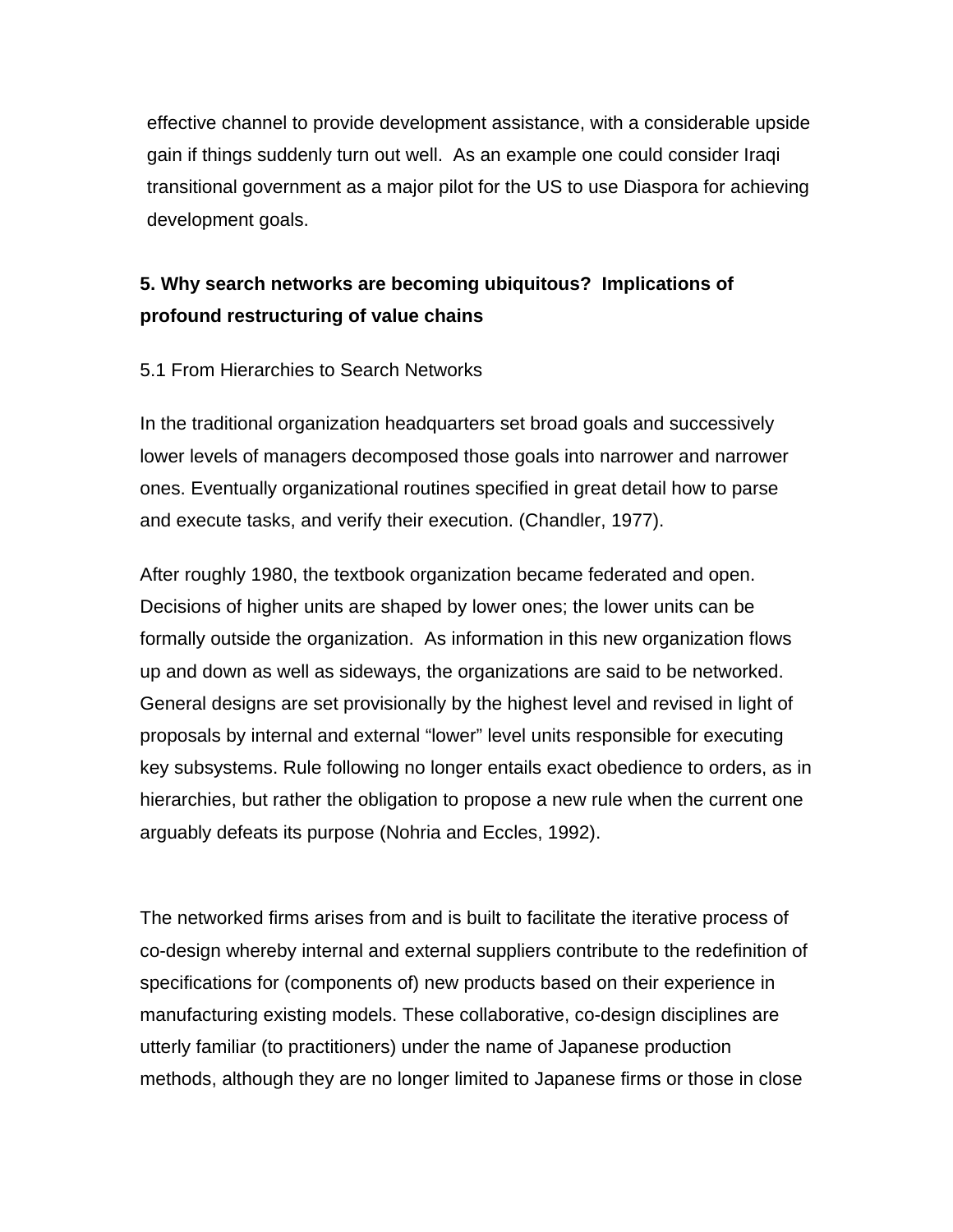association with them. So pervasive are these practices that it is almost impossible to survey recent writings about the global economy without stumbling across extended reference to them. $3$ 

These methods establish a first idea of what to produce (and how) through benchmarking: an exacting survey of current products and processes, supplemented by assessments of new and unproved techniques that might become available for use. Once benchmarking provides a provisional starting point, design follows a disciplined, decentralized process known as simultaneous engineering. Each subunit responsible for a constituent component proposes modifications of the initial plan, while also considering the implication of like proposals from the other subunits for its own activities. Provisional designs are thus evaluated and refined, and the cost of each attribute is compared to its contribution to functionality using the techniques of value analysis/value engineering. Once production begins, systems of error detection and correction use breakdowns in the new routines to trigger searches for weaknesses of the design or production process that escaped earlier examination.<sup>[4](#page-21-1)</sup> The goal of such root cause analysis is to trace disruption back to its original source, which may not be palpably linked to the proximate cause of the breakdown. Moreover, the exchanges of information required to engage in benchmarking, simultaneous

<span id="page-21-0"></span>\_\_\_\_\_\_\_\_\_\_\_\_\_\_\_\_\_\_\_\_\_\_\_\_\_\_\_\_\_\_\_\_<br><sup>3</sup> Thus, for example, in discussing the value of long-term collaborative relationships based on voice rather than exit, LRT ("Beyond Markets and Hierarchies", 51), refer to Steven Spear and H. Kent Bowen, "Decoding the DNA of the Toyota Production System", *Harvard Business Review* (Sept.-Oct. 1999), 97-106. This article provides a useful discussion of the disciplines by which Toyota tests and revises the assumptions.

<span id="page-21-1"></span><sup>&</sup>lt;sup>4</sup> Langlois notes the possibility of using disruption as a cue for problem solving and continuous improvement, but confuses the form of tight coupling by just-intime inventory systems with the non-decomposability of production and erroneously concludes that it would be beneficial "only for some kinds of relatively stable systems where frequent change is not important" (Langlois, "Modularity", 24). Any textbook on Japanese production methods will demonstrate that root-cause analysis and related problem-solving techniques are especially useful to reduce set-up times and otherwise facilitate small-batch production in volatile environments.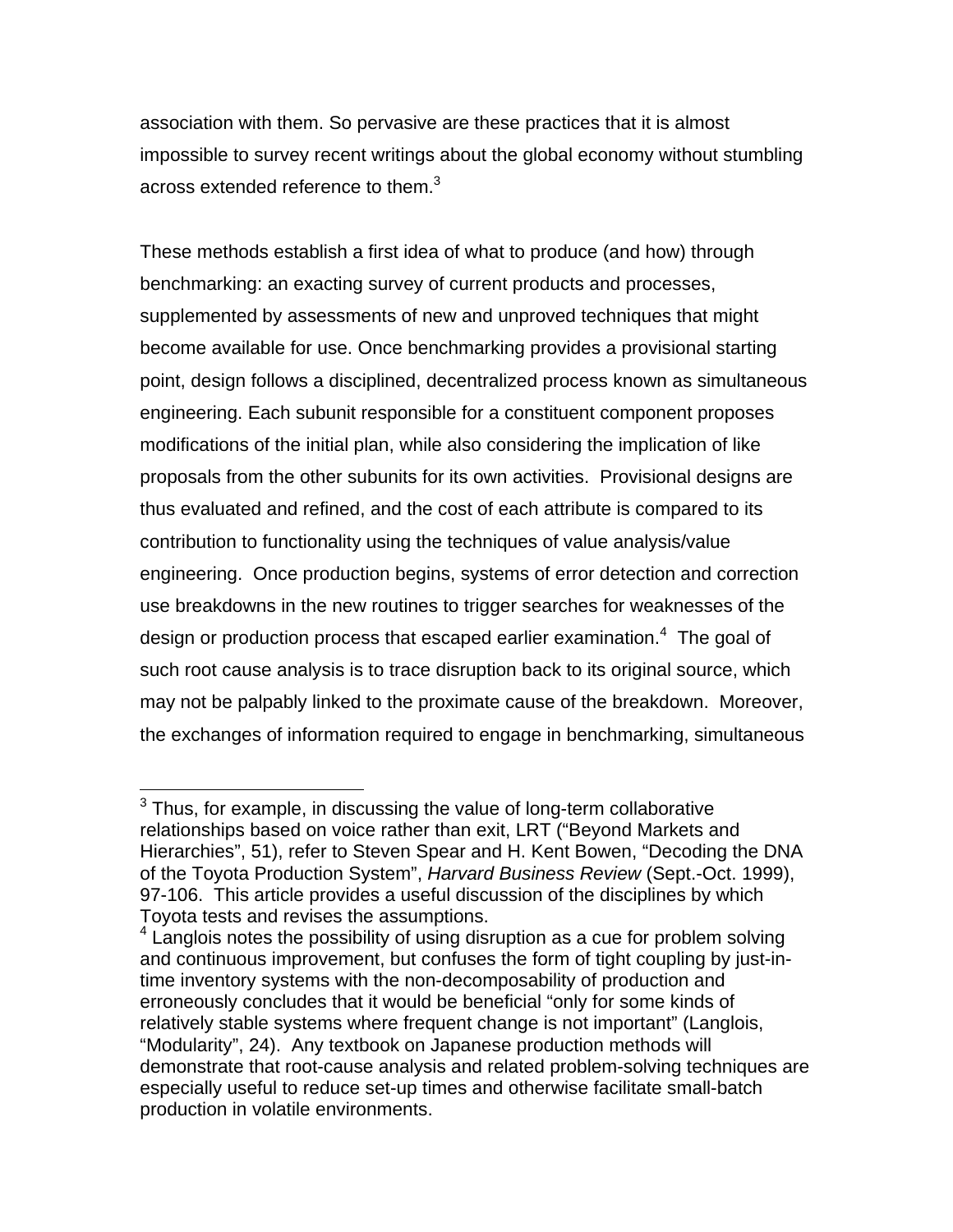engineering, and error detection and correction also allow the collaborators to monitor one another's activities, closely enough to detect performance failures and deception before they lead to disastrous consequences. Ultimately, these information exchanges lead the actors to convergent understandings of the world they are exploring. We can think of these disciplines as pragmatist, in the sense that they oblige firms routinely to question the suitability of their current routines and continuously to readjust their ends and means to one another in light of the results of such questioning.<sup>[5](#page-22-0)</sup>

Taken together, these new pragmatist disciplines play an important part both in mitigating the cognitive self-limitation at the heart of the innovator's dilemma and in shaping the links that connect firms in the new economy to each other. They increase the mutual transparency of the actors essentially by revealing to each how widely and rigorously the others scan for solutions in addressing joint problems of design or quality. In the form of benchmarking or root-cause analysis, for example, they require the actors to undertake searches that are unbounded ex ante (consider all the products "like" the one you want to build; assume that the root cause of a problem will have no direct connection to the proximate cause), yet sufficiently informative to produce a serviceable map of the available solution space. As each party monitors the others' search process, tacit knowledge is rendered at least partly explicit, easing long-range collaboration (by reducing the chances that the parties take incompatible things for granted) and reducing the chance that all the parties cling to the same dangerously limited assumption (by routinely disrupting the disposition to take the same things for granted. These disciplines thus decompose complex systems into recombinable chunks while providing elements of a form of governance of intra- and inter-firm relations that is based neither on traditional, highly detailed contracts (or relational variants of them) or on trust born of long familiarity. Put another way,

1

<span id="page-22-0"></span><sup>&</sup>lt;sup>5</sup> For a fuller discussion, on which this presentation draws, see Susan Helper, John Paul MacDuffie, and Charles F. Sabel, "Pragmatic Collaborations: Advancing Knowledge While Controlling Opportunism", *Industrial and Corporate Change* 9, 443-83.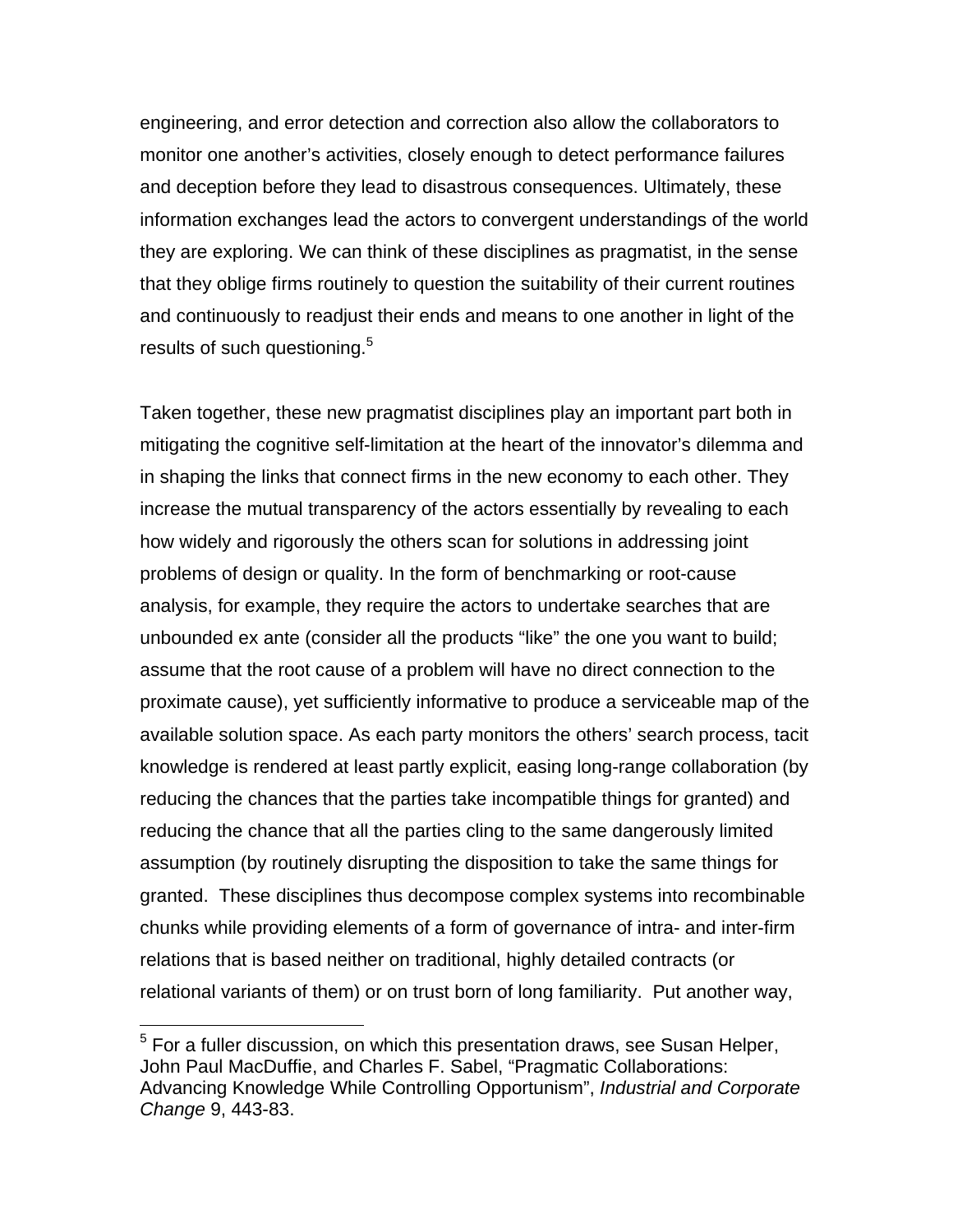these disciplines point towards a form of flexible or continuously corrigible formalization that blurs the distinction between tacit and fully explicit knowledge, on the one hand, and between informal and rigidly specified governance on the other. Linking actors in this way, the disciplines of iterative co-design create structures—search networks—that allow potential collaborators both to redefine the problems they face and make use of (partial) solutions that were unlikely to be counted as such until the problem itself was recast to reveal the connection.

Network organizations relying on such search networks manifestly outperform out-perform hierarchies in volatile environments, where goals change so quickly that reducing them to a seamless set of task specifications is highly risky, if it is possible at all. Specifically, in such environments the open, federated organization can produce a more useful and resilient design for a product or service by canvassing more alternatives in less time than a hierarchy with a like purpose (Eisenhardt and Tabrizi, 1995; Ward et al, 1995). Often the network organization can achieve simultaneously three goals—cutting development time while increasing the utility and reliability of designs—which hierarchies are thought to have to trade against each other, and that only in stable environments.

### 5. 2 Supply Chains, Modules and Clusters

This reading of the organizational transformation of the large firm suggests an understanding of global supply chains, and of the room for maneuver of suppliers in developing economies, at odds with two influential but contrary views of these structures. The first view assumes that subsystems and large components can be defined by the lead producer or by the large retailer who will sell the final product with sufficient precision that suppliers (and suppliers to the first-tier suppliers, and so on down) can produce what is needed simply by following instructions. This is the hierarchical division of labor dispersed on a global scale to take advantage of low wages and other locational advantages. It makes the developing country suppliers who participate in this "commodity chains" almost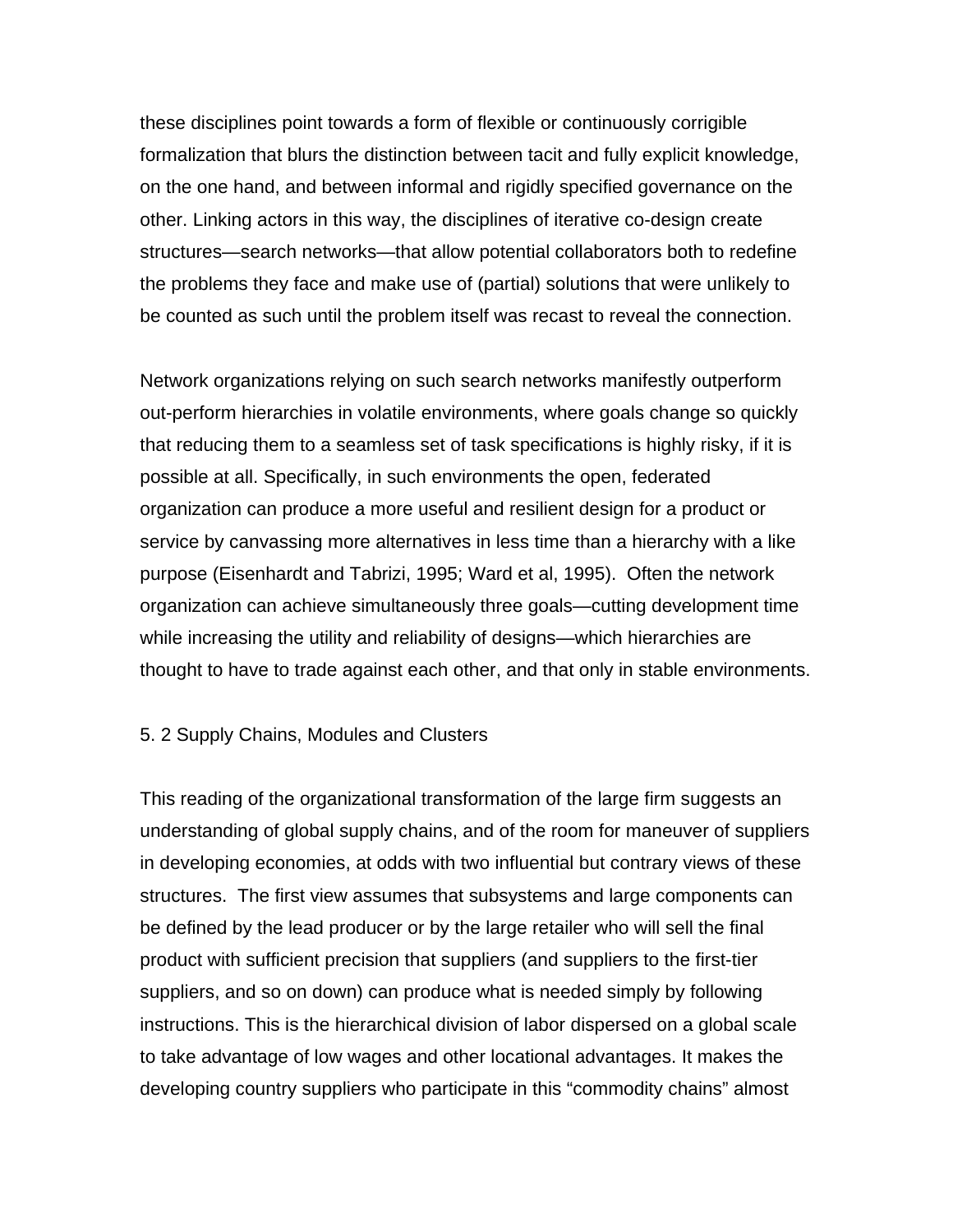completely dependent on the designs, in all senses, of the lead, rich country producer or retailer. But there is overwhelming evidence, in industries as varied as chip design, automobile parts, running shoes and sports clothing that the kind of robust modularity and fixity of design required for such a strategy is simply unsustainable given the rapidity of changes in markets and technology. Hence in all these industries suppliers are being pressed to expand their design capacities, or, better, their capacity to engage in iterated co-design; and as they do, of course, they increase their ability to engage new customers, enter new markets, and generally increase their autonomy.

The second and contrary view says that it is not (a new type) of highly detailed instructions that make possible global supply chain, rather the (new?) capacity to engage in highly informal relations, over long distances, that explains the current decentralization of production. Economists sometimes model this development as a variant of familiar repeat-play games. More often it is discussed in terms of clusters or industrial districts—geographically concentrated groups of firms in the same or related industries which together respond flexibly to changing demand based on their long history of collaboration. Global supply chains, on this view, are connecting into, or helping to create such clusters or districts, although it is unclear just how much autonomy they have with respect to their lead customers.

Although this view is right in seeing the current unit of production as groups of firms (and external organizations providing complementary services that small and medium-sized producers cannot provide themselves), and also right to see that geographic proximity is still relevant to production in a global age, it overlooks a substantial body of new evidence showing that mastery of the pragmatist disciplines is a precondition for participation in global supply chains as much for firms in established, advanced country clusters and as for firms in developing economy clusters that are just now forming or struggling to "upgrade" their position in the hierarchy of skill.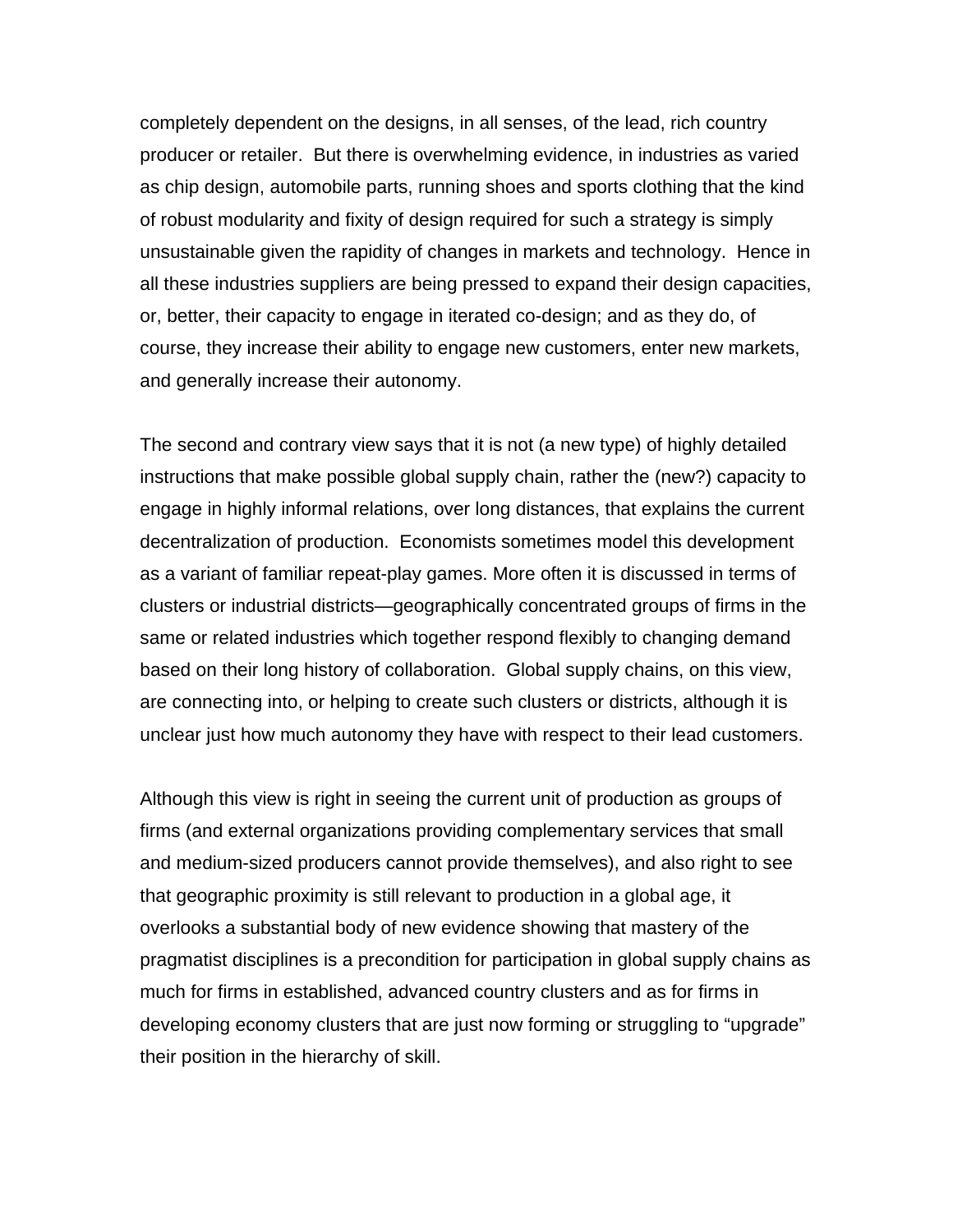#### 5. 3 Hybrids and their Implication for Governance

In arguing that pragmatic collaboration, and not modularity or informalism, is the distinctive structuring principle of the globalizing, new economy, we do not mean to suggest that all relations within and among firms in the new economy are, or will soon be pragmatically collaborative. On the contrary, it is evident that customers and suppliers within and outside of districts frequently maintain a mix of relations with their various partners, engaging in iterated co-design with some, repeat but informal collaboration with others, while working at arms' length perhaps on the basis of modular standards—with still others. The reasons for the persistence of these "traditional" forms of collaboration are in part transitional—related to problems of strategic coordination between customers and suppliers both anxious to minimize the costs to themselves of moving to new forms of cooperation—and in part fundamental—related to the very nature of iterated co-design itself. In practice the two sets of reasons will often blur together, but it is useful to distinguish them for analytic purposes, as we will do briefly here.

The transitional problems of strategic co-ordination result immediately from the trade off faced by, say, a large customer entertaining dealings with a range of potential suppliers. From the customer's standpoint, of course, the ideal supplier would be the most capable designer as well as the lowest cost, most reliable producer. But even if pragmatic collaborators can offer bundles of design capacity, efficiency and reliability that cannot be matched by traditional suppliers, at any moment there are almost surely some modularizing competitors offering, say, a combination of minimally acceptable levels of design capacity and reliability at highly advantageous prices. Whether the customer contracts with the low-cost supplier rather than the pragmatic collaborator will depend at least as much, and probably more, on the conflicting short term concerns of operating managers—the need, for instance, to turn a big profit on this deal, rather than worry about next-generation design—as on the strategic vision of the higher ups.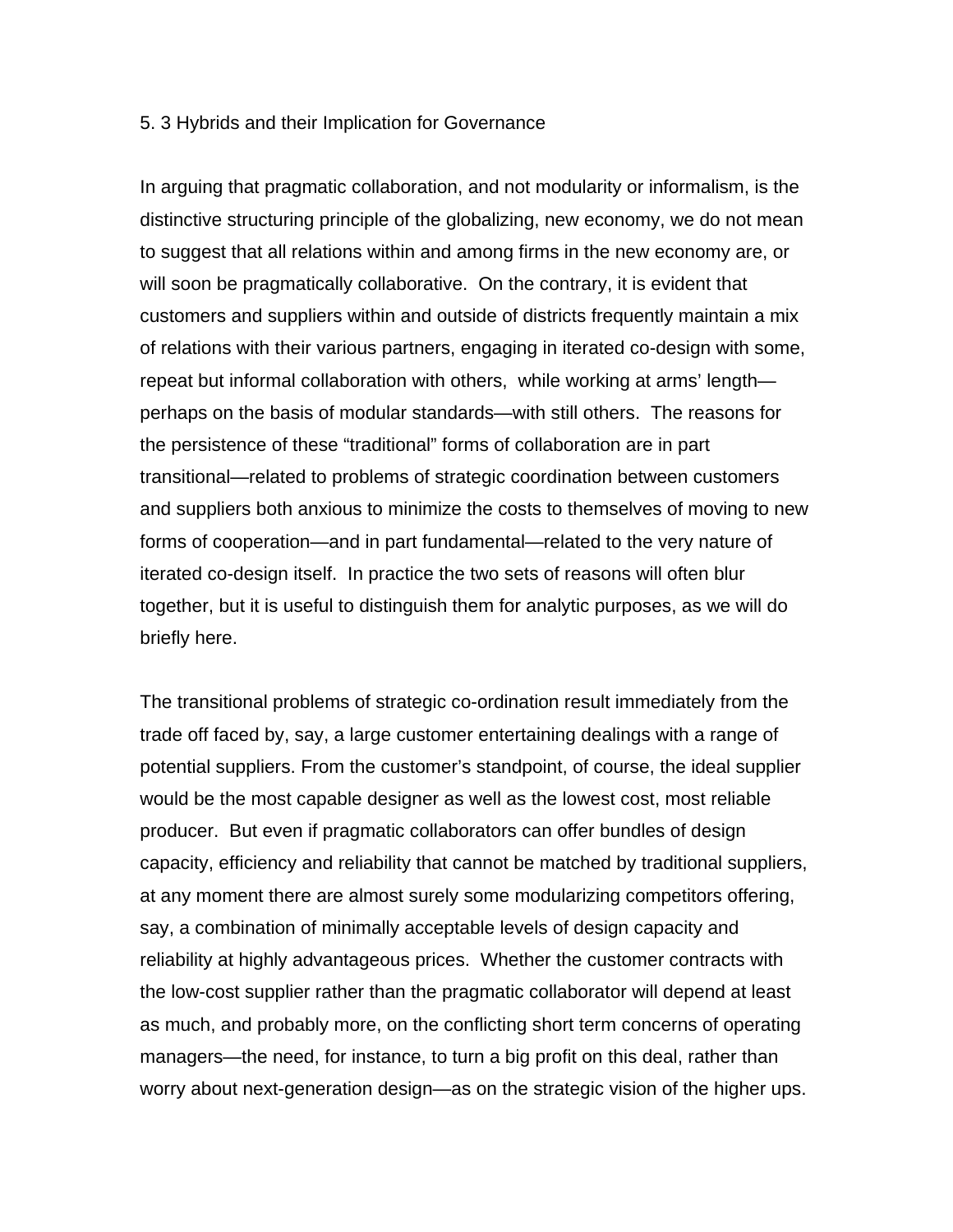Thus customers will engage in co-design with some—but only some, and not always the same—actors all the time, while dealing traditionally with the rest. Faced with the apparent inconsistency of the customer's relation to them, suppliers will hedge their own behavior to survive arms'-length as well as (different kinds) of cooperation. Their responses in turn permit, and may encourage, continuation of the customers' strategic vacillations.

This transitional confusion is compounded by an ambiguity at the heart of iterated co-design. We saw that iterated co-design emerges in response both to the need to formalize collaboration in volatile conditions and the impossibility of doing so completely. It uses devices such as benchmarking and error-detection and correction to trigger disciplined discussions of what can, at any moment, usefully be formalized, and how. But in the end these devices are only aides to discussion: They reduce the possibility of ignorant, complacent mistakes, without guaranteeing far sighted decisions. In the end, as usual, actors, not algorithms, decide strategic questions. In particular, what to formalize, even assuming the most benign collaborators imaginable, remains at the margin a matter of judgement, even if the judgement is informed by application of new, pragmatic formalisms. Large customers, with their highly institutionalized division of responsibilities between marketing, design, and sourcing are especially likely to get caught up in disputes about short-term advantages of different supply relations. Small and medium suppliers, lacking the resources fully to assess their long-term possibilities, or recover from badly misplaced bets, are especially likely to be daunted by deep strategic ambiguity, and hence to waver erratically between choices too timid and too bold. While iterated co-design is arguably central to the new economy in setting the standard by which other forms of collaboration are judged and providing the tools for refining those judgments, for the foreseeable future, traditional relations will continue to exist alongside the innovate ones (though, to raise a consideration we can not pursue here, the traditional character of these relations is likely to be colored and perhaps transformed by their association with the novel types).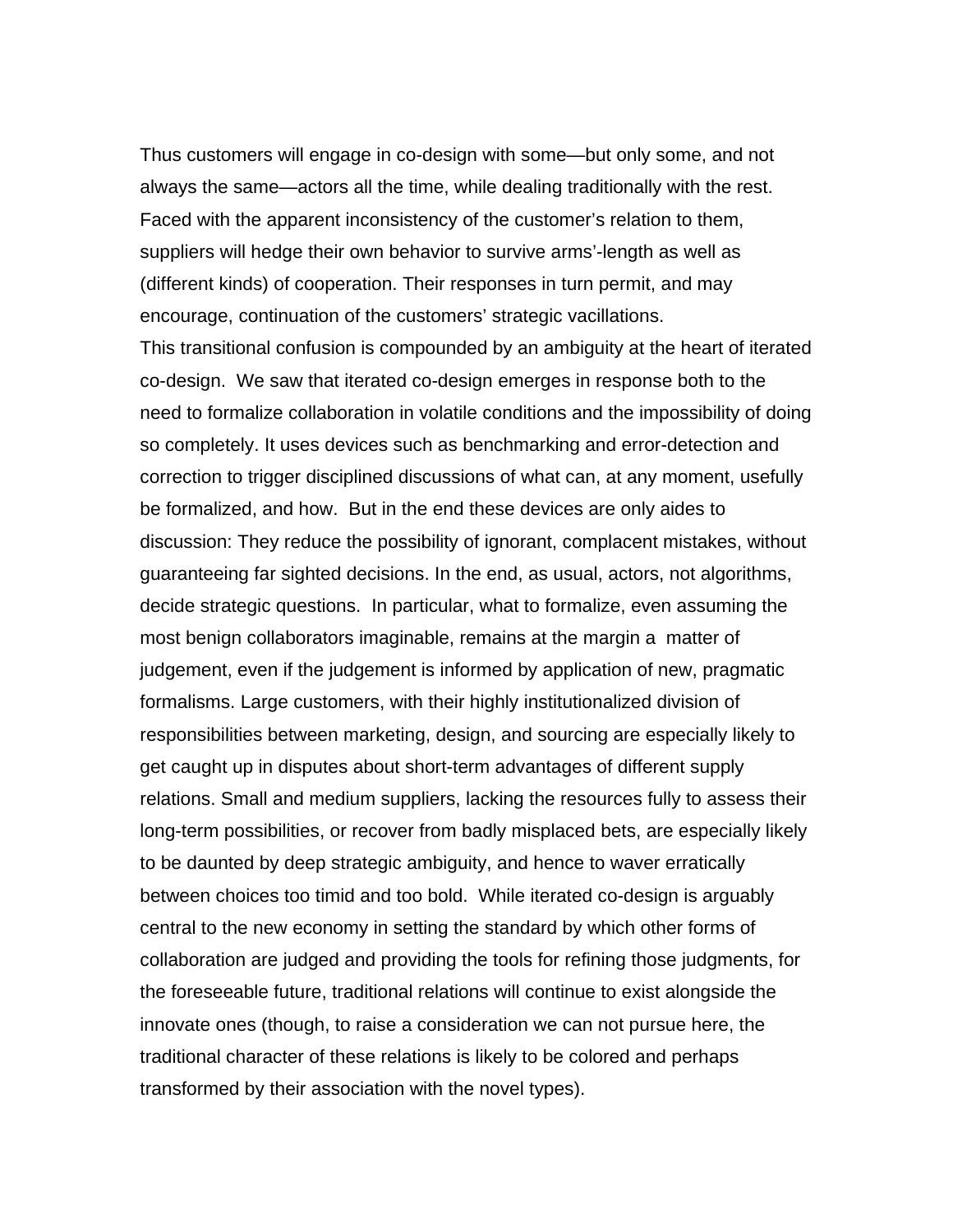A corollary to this clarification of the role of pragmatic collaboration is that governance—here the institutions that shape firms' decisions about their internal organization and relations to collaborators—matters at least as much in the new economy as in the old. Where the ground-level or first-order actors such as corporate purchasing departments or district firms face problems of short-term strategic co-ordination and long-term strategic uncertainty, the danger is particularly great that well founded local decisions will produce disastrous global outcomes. Governance institutions that reduce the chances of stumbling into such traps by providing the actors with information they would not otherwise have before they decide, and then helping them catch errors early through deliberate, periodic review of their decisions are in such circumstances especially valuable. We will see that the idea of search networks turns out to be as relevant to this economy wide problem as to problems of intra- and inter-firm organization

### **6. Policy implications: New Industrial Policy**

Industrial policy is a set of instruments to upgrade firms and promote economic restructuring. Vertical industrial policy sometimes associated with 'picking winners' was focused on promotion of backward and forward linkages. Its successes (South Korea, Japan) are spectacular and well known, and so are the failures. Traditional industrial policy has three set of problems:

-- Cognitive limitations: 'picking winners' in modern fast-changing industries is next to impossible. 'Winners' are continuously evolving: this is a **selfdiscovery problem** 

-- Very limited capacity of public sector to make an informed choice: **capability problem**

-- Capture by vested/ entrenched interests: **a problem of dis-entrenchment**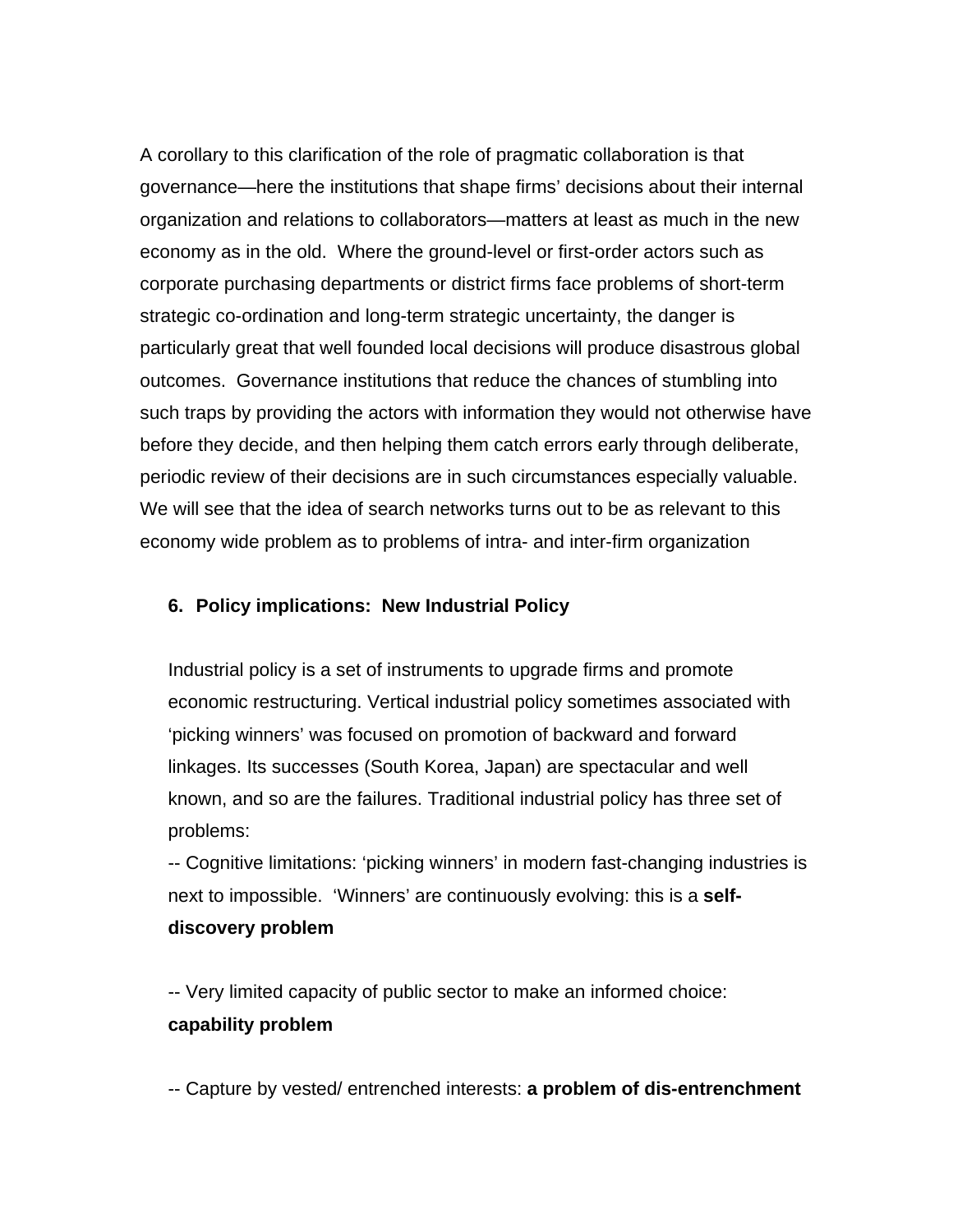A key concept of new industrial policy – search networks -- allows a resolution to these problems. The example of creation of venture capital industry in Taiwan (see Saxenian, this volume, for more details) helps to clarify how. When the Taiwanese government decided to promote venture capital industry in the beginning of the 80's, it had neither the capabilities, nor a blueprint to do that. Furthermore, the concept of venture capital was foreign to traditional Taiwanese practice, in which family members closely controlled all of a business's financial affairs -- entrenched interests were strong. Through a process of intense interactions with the Taiwanese Diaspora in Silicon Valley, new institutions such as Seed Fund (with initial allocation of NT\$800 mln, later complemented by additional 1.6 billion) provided matching capital contributions to private venture capital funds.

Two American-style venture funds: H&Q Asia Pacific and Walden International Investment Group were created in the mid-80's. They were managed by US-educated overseas Chinese who received invitations to reallocate to Taiwan. Once first venture funds proved successful, domestic IT firms created their own VC funds. Once those started to pay-off, even the conservative family groups started to invest in venture capital funds and IT businesses.

 A search network consisting initially of key members of Taiwanese government and leading oversees Chinese engineers in Silicon Valley was central in the emergence of modern venture capital industry in a very unlikely place dominated by conservative and risk-averse business groups. This search network didn't have a blueprint, yet did have a role model (Silicon Valley) and a clear idea of 'what to do next'. By defining each subsequent step along the road, the search network became wider, with eventual incorporation of skeptics and opponents. The venture capital industry in Taiwan was co-designed and co-created by this search network in exactly the same way as a new model of car is co-designed in Japanese methods of simultaneous engineering discussed in the previous section.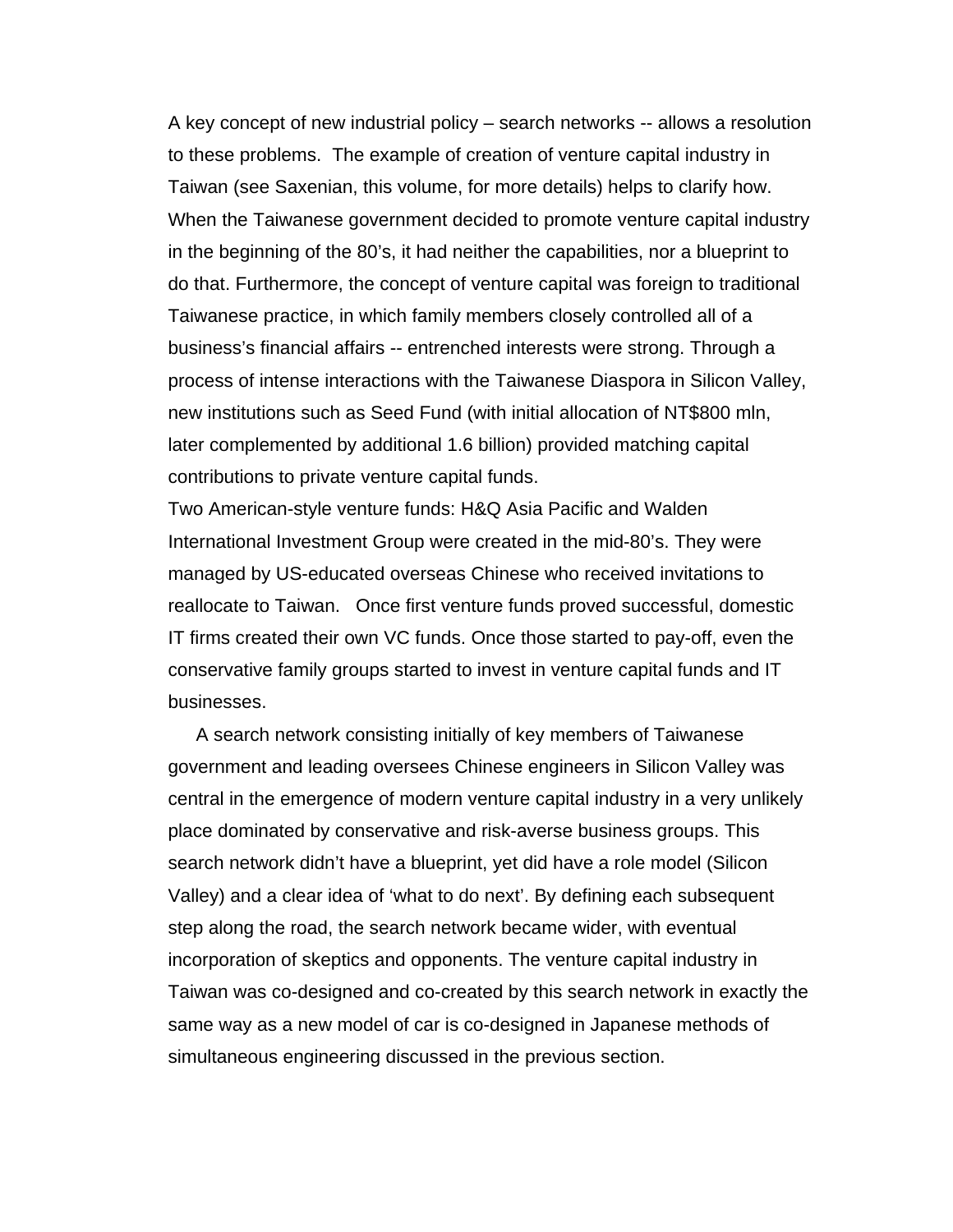- The solution to the problem of creating new industries (?), when almost no elements exist to create it, is revolutionary incrementalism. This means step by step transformation of bad public and private features by drawing first on the exceptions from the general rule. This in turn requires using internal diversity to find better performing parts of each, and matching them
- This is just what search networks do.
- In the case of Taiwan venture capital industry, the Diaspora networks proved critical to trigger a dynamic and resilient search network. To be more specific, it was a case of dual (government and Diaspora) leadership. Yet in many instances search networks emerge in a more lowkey way, with the government playing a supporting role. Supplier development programs in the case in point.

Supplier development programs are a joint effort of buyers (usually more capable and large companies) and potential suppliers (usually small and medium-sized enterprises) to upgrade potential suppliers so that they can meet buyer' requirements of quality and reliability. It tends to be a multi-year effort which starts with a lot of discussions between buyers and (potential?) but eventually leads to transactions. Private sector actors invest most of the resources and take most of the risk. The role of the private sector is to bring the two sides together and to provide a disciplined framework, with benchmarks for progress, for their dialogue. The search network in this case consists of representatives of buyer and supplier companies, the government and consultants assisting the process. This search network not so much 'picks' but nourishes the winners among SMEs chosen as qualified potential suppliers. A good supplier development program is not another 'SME program' in addition to a dizzying number of existing but rather a framework program allowing to draw on the overcrowded policy field to satisfy specific training, financing, quality upgrading and other needs of SMEs. In doing this matching of viable elements of existing programs to specific needs, a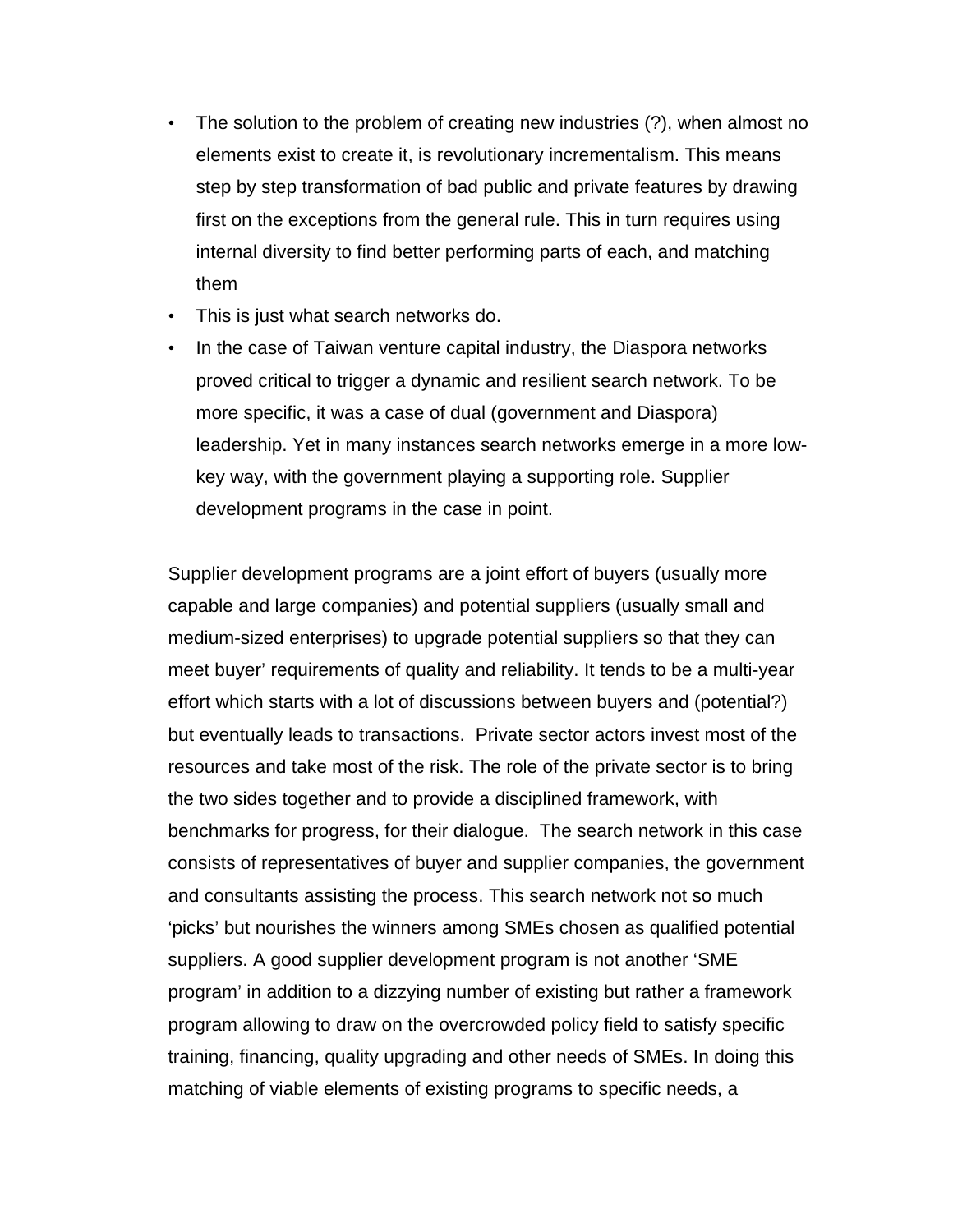concerted action between agents which rarely talk to each other – a central problem in most developing countries – is starting to emerge. Thus, drawing on heterogeneity of both private and public sector – and bringing together officials willing to experiment and take risks – supplier development programs (and search networks in general) create embryos of the new public sector.

The logic of Diaspora initiatives is exactly the same. A sending country is an analogue of SME in the supply chain and a central objective is generation of a 'win-win' between sending and receiving countries.

 In a nutshell, new industrial policy is about generating missing connections. It is a response to unresolved issues of vertical and horizontal industrial policies: how to create growth-promoting connections without opening the door to rent seeking.

### **7. Conclusions**

The paper views migration of skills from a perspective of new industrial policy. More specifically it introduces two types of search networks: open migration chains and Diaspora networks. Migration chains are sequences of educational or job opportunities which allows a migrant to move to progressively complex educational and job tasks necessary to work in the global environment. Diaspora networks are networks of Diaspora members to advance their collective goals, often (but not necessarily) for the benefits of home countries. Open migration chains are functional equivalent of value chains: they emphasize upgrading of individual human capital. Diaspora networks is about concerted action and clubs. They can be viewed as tools to upgrade open migration chains exactly the same way as supplier development program is a concerted action to upgrade value chains.

Although at the first glance, juxtaposing global migration of skills in the context of restructuring of firms and value chains obscures more than it clarifies: open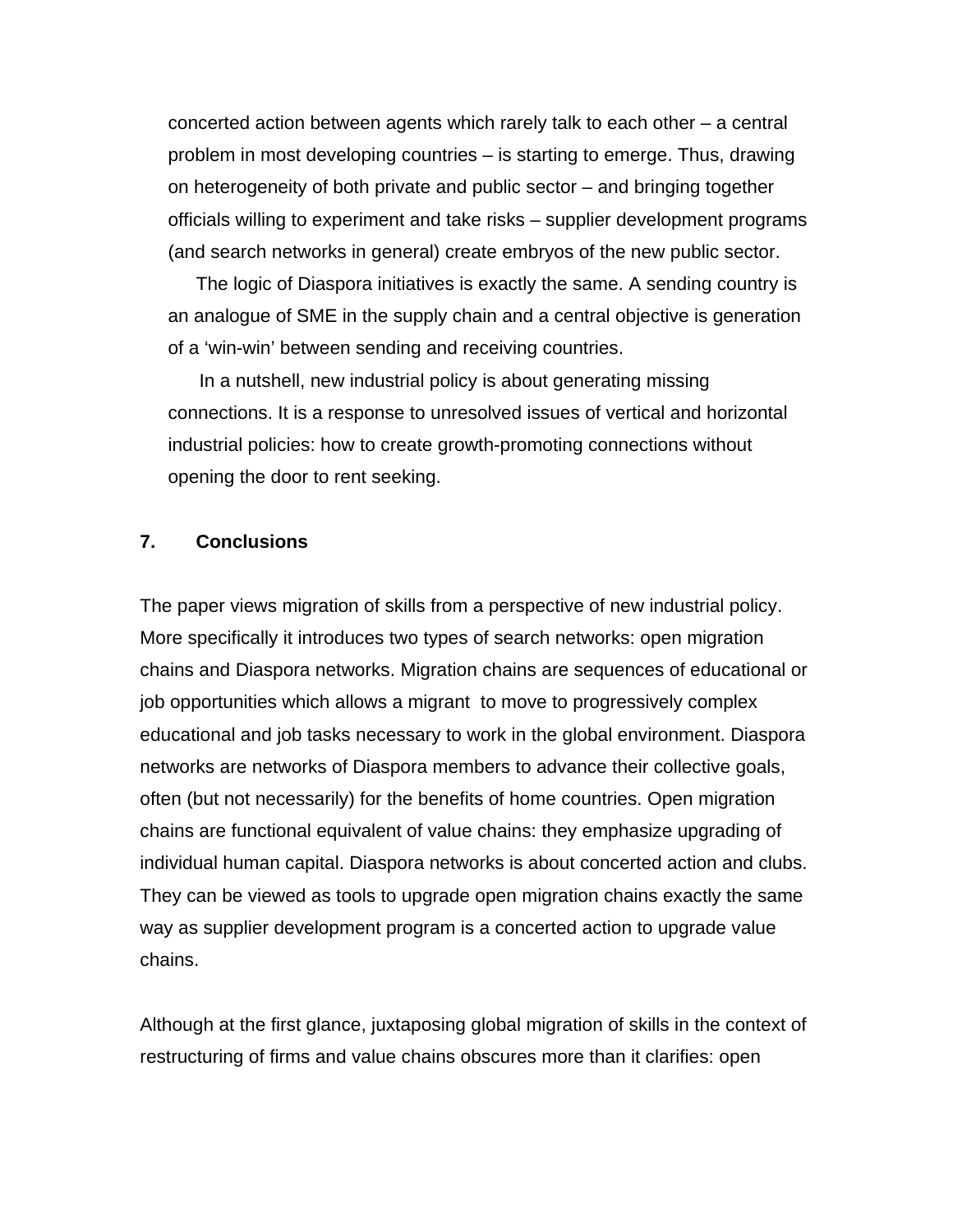migration chains and Diaspora networks are not (yet) familiar concepts. Yet the parallels we outline is the main contribution of the paper.

First, from an analytical perspective, value chains, open migration chains just as deliberate interventions to upgrade them are the search networks that allow us to find and collaborate with those who are already learning what we need to know. Second, from a purely pragmatic policy perspective such a parallel may be helpful for a policy maker. Simply put, we know much more about the intricacies of designing good supplier development programs than about how to design good Diaspora initiatives. Lessons from a more mature policy experiment are therefore helpful to an incipient policy experiment – the design of Diaspora networks to benefit home countries.

Our perspective is both ambitious and humble. It is ambitiously optimistic because emerging migration ladders open an opportunity of a win-win situation – an evolving virtuous cycle of co-development of migrant human capital and home country institutions. It is humble, however, in recognizing intricacies of policy solutions to make it happen. As a previous section showed, creation of a robust Diaspora network as a search network requires substantial amount of time, patience and institutional capabilities. Above all, good expatriate networks -- as any search networks – tend to generate opportunities and projects but someone else has to act on those opportunities and finance the projects. Capabilities of government and private sector stakeholders remain the key: Diaspora networks are no panacea.

On an ambitious note, this paper contributes to a discussion on so-called new industrial policy viewed as a set of interventions which is distinct from the 'old' functional / horizontal industrial policy of the 80s and 90s, yet capable of avoiding familiar old pitfalls of 'picking winners' -- is becoming a subject of policy debate and experimentation. As our example of Mexico in section 4 highlighted, welldesigned Diaspora programs can contribute both to the creation of new public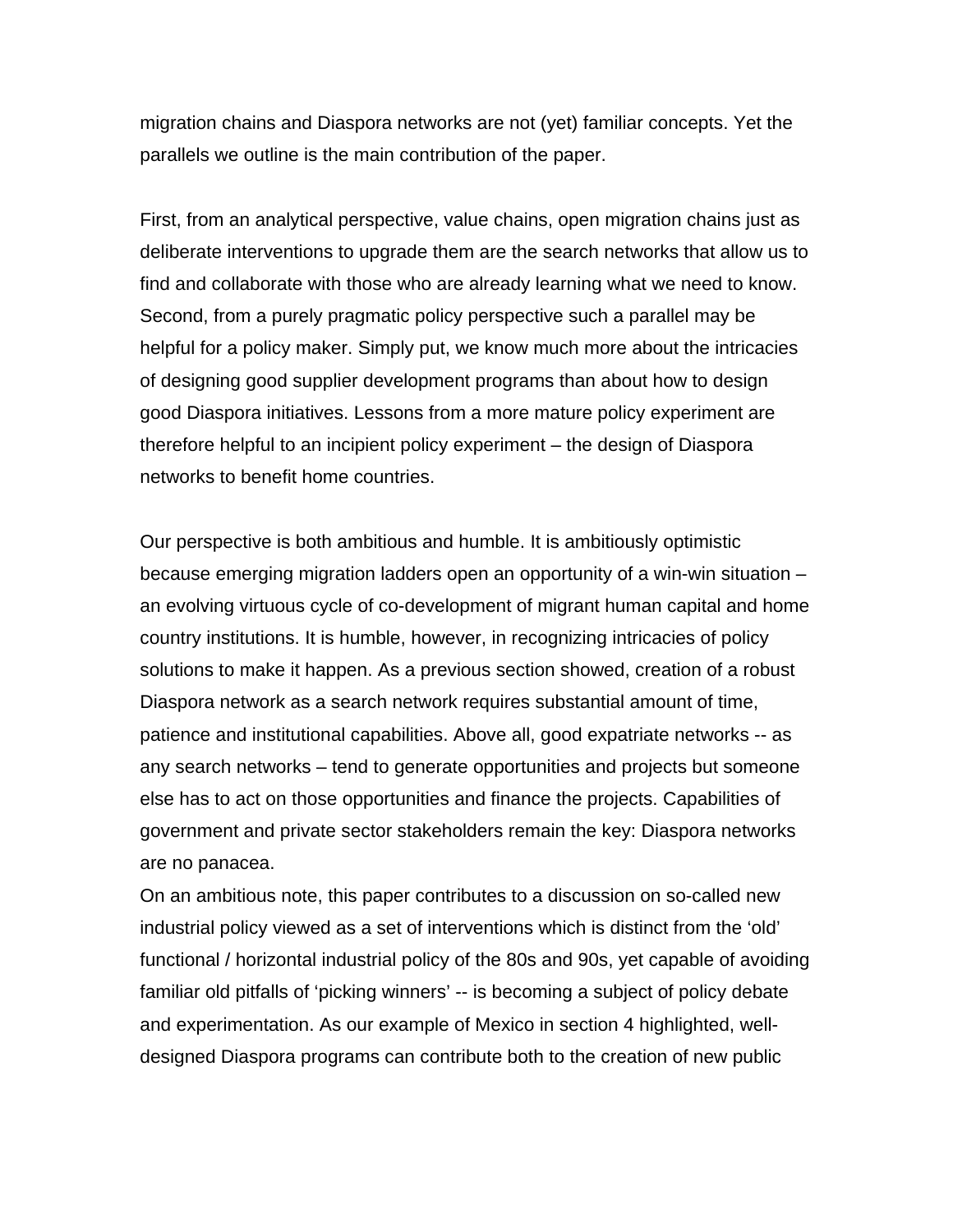sector and new industrial policy. Their significance therefore extends beyond the narrowly defined issues of international mobility of talent.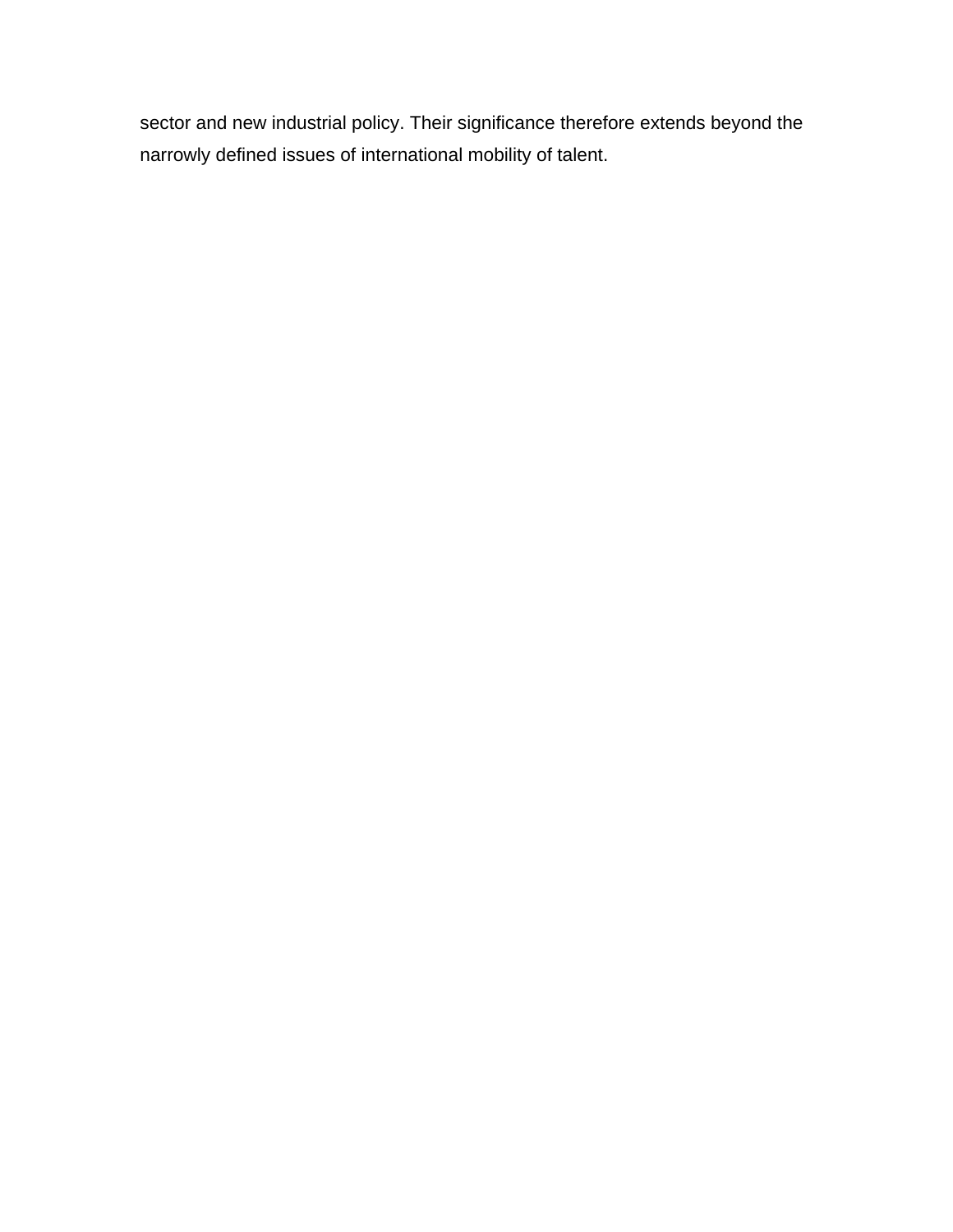### References

Hirschman, Albert *The Passions and The Interests: political arguments for capitalism before its triumph*. Princeton, N.J.: Princeton University Press, 1977. Hirschman, Albert. *Shifting Involvements: Private Interest and Public Action*. Princeton, N.J.: Princeton University Press, 1982.

Marks, Jonathan. Expatriate Professionals as an Entry Point into Global KNOWLEDGE-INTENSIVE VALUE CHAINS: SOUTH AFRICA, Consultants' Report

Minoian, V. and Freinkman, L. (2005) Diaspora's Contribution to Armenia's Economic Development: What drives the First Movers and how their efforts could be scaled up?

Pandey A, Aggarwal A, Devane, R, Kuznetsov, Y. (2005) India's

Transformation to Knowledge-based Economy – Evolving Role of the Indian

Diaspora. Draft paper

Saxenian, AnnaLee (2005) The International Mobility of Entreprenuers and

Regional Upgrading in India and China. This project.

Torres, Federico, with Yevgeny Kuznetsov (2005) MEXICO: MIGRANTS' CAPITAL FOR SMALL-SCALE INFRASTRUCTURE AND SMALL ENTERPRISE DEVELOPMENT

Maslow, A.H. The Farther Reaches of Human Nature. New York: Penguin Compass, 1971.

Frankl, Viktor. Man's Search for Meaning: an introduction to logotherapy.

Translated by Ilse Lasch. Boston: Beacon Press, 1962.

Chandler, Alfred D., Jr. *The Visible Hand: The Managerial Revolution in American Business*. Cambridge, Mass., and London: Belknap Press of Harvard University Press, 1977.

Nohria, N. and Eccles, R.G. *Networks and organizations: structure, form, and action*. Boston, Mass.: Harvard Business School Press, 1992.